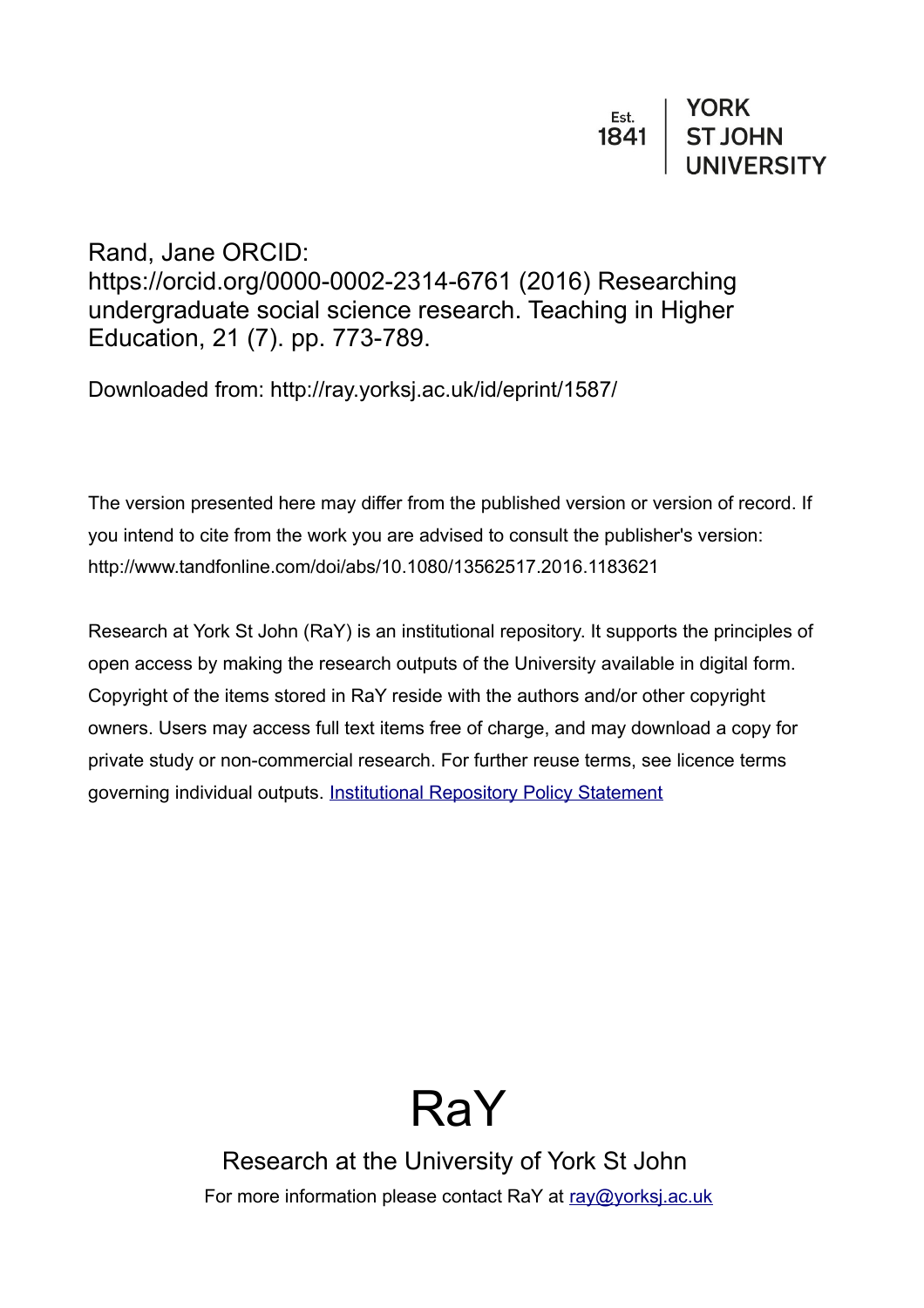Post-print copy of article available at: http://www.tandfonline.com/doi/pdf/10.1080/13562517.2016.1183621

Published online: 11 May 2016

# **Researching undergraduate social science research**

Jane Rand

*Faculty of Education & Theology, York St John University, York, UK*

j.rand@yorksj.ac.uk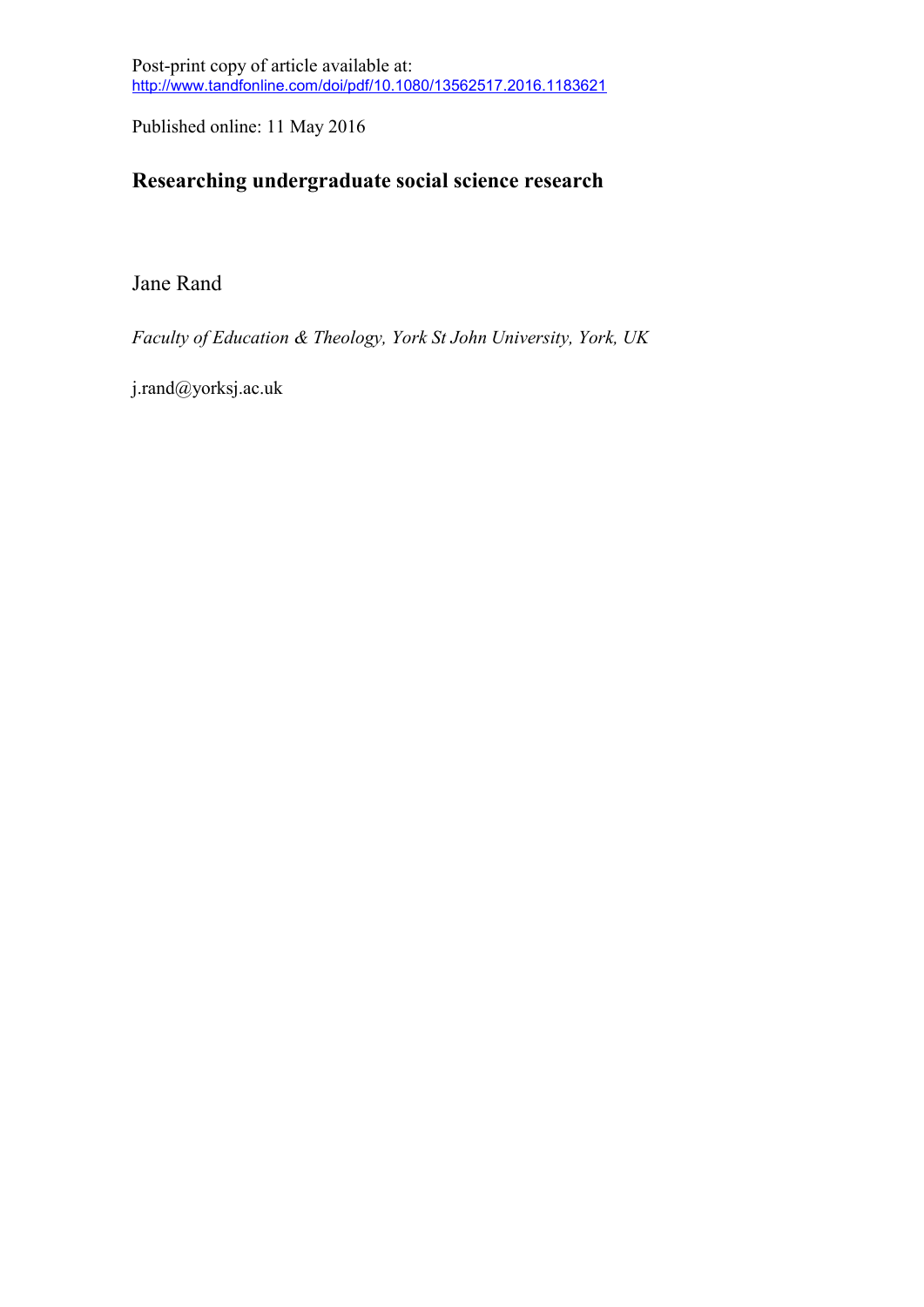# **Researching undergraduate social science research**

The experience(s) of undergraduate research students in the social sciences is under-represented in the literature in comparison to the natural sciences or science, technology, engineering and maths (STEM). The strength of STEM undergraduate research learning environments is understood to be related to an apprenticeship-mode of learning supported by more experienced (post-graduate) peers, often through ongoing research projects. Studies of undergraduate research reveal that this is not typical in the social sciences, and students report facing specific challenges to the development of their identities as researchers that include fear, intellectual confusion and emotional unsettlement. This paper examines how a social science learning environment, designed *as* a research study itself, fostered beginning researchers communities of practice, realised a distinct mode of apprenticing based on peers' similarly peripheral community membership, and enabled students to reframe emotional unsettlement. It argues that, effectively mediated, *talk* can powerfully improve undergraduate social science research students' experiences.

Keywords: undergraduate research, social science, researcher-identities, communities of practice, student involvement, emotion

#### **Introductory Discussion**

This study developed as a response to feedback from a group of third-year full-time undergraduate students in an English university who, on commencing their capstone dissertation module, reported frustration and disappointment with the summative assessment grades from an Introduction to Research Methods module in their second year of study.

This paper illuminates how *beginning researchers* communities of practice can improve social science undergraduate pedagogy. It explores the role of emotion(s), the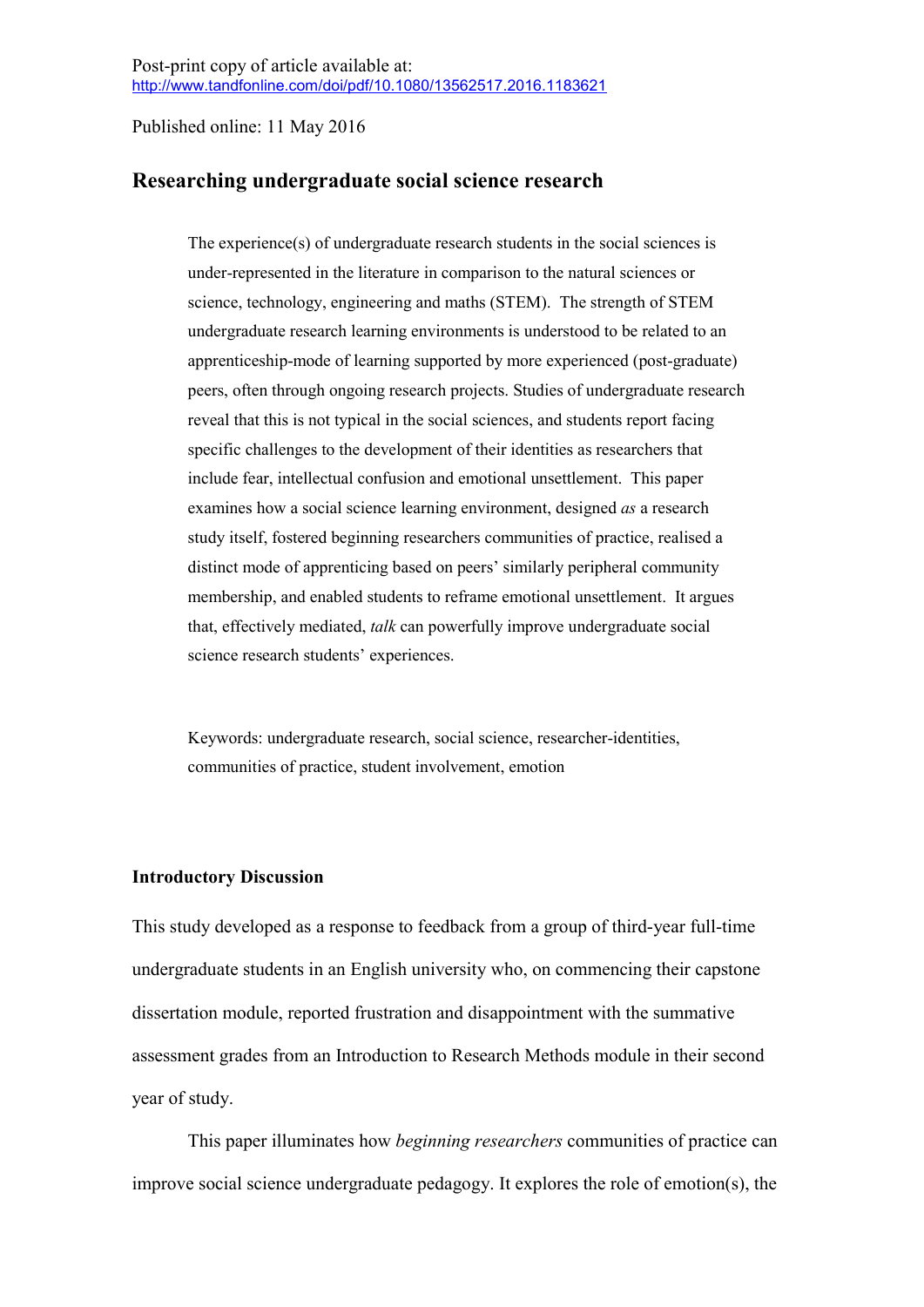significance of talk and a unique mode of apprenticing possible in undergraduate social science research. It argues that creating opportunities for 'student involvement' (Astin 1999) can support social science undergraduates to make connections into and from their researcher-identities.

The students were studying a social science discipline: Education Studies. Research is an integral part of the programme, with modules drawing on, and examining, research in each of the three years. Similarly, positioning students *as* researchers is embedded within the programme - growing from tightly structured first year modules in which students gather and consider original data through interviews, through more autonomous enquiry-focussed modules in the second year (including a work-related placement), to the third-year 'capstone' dissertation (Healey and Jenkins 2009a; Todd, Smith, and Bannister 2006) – where students are required to design and pursue a self-selected programme of original research.

Informal feedback about the second year Introduction to Research Methods module had indicated that students were frustrated with, what they perceived as, low grades in proportion to the effort they expended on the module assessment (a written report of a pilot research project). They had associated increased effort because they had worked on the assessment over an extended period of time (atypically for many, starting to write during the early weeks of the twelve-week module). This is not an uncommon perception: students report feeling it is not possible to 'rush' such assessments, unlike other assessed tasks (e.g. essays) where it is possible to apply 'minimal but concentrated effort' (Todd, Bannister and Clegg 2004, 340).

My interpretation of their reported feelings and experience(s), following discussion with them about their concerns, was that they had framed the module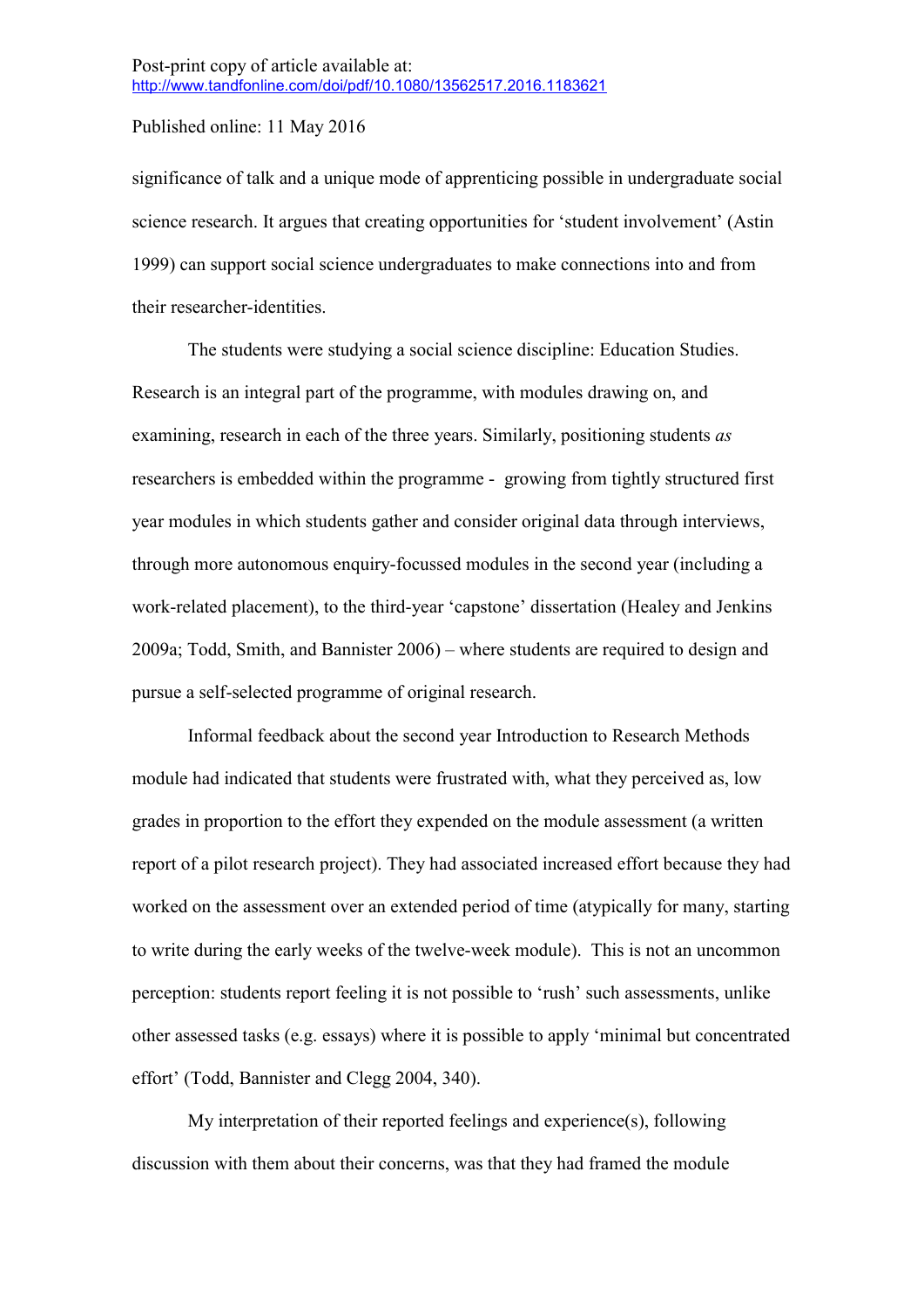assessment similarly to a more tightly- and externally-defined task, rather than appreciate the nuanced systematic, iterative, reflexive characteristics of a research pilot. I posited that the transition between *researching* for a defined task and the 'messy, frustrating and unpredictable' (Wellington 2015, 3) nature of educational *research*: the 'systematic, critical and self-critical inquiry which aims to contribute to the advancement of knowledge' (Bassey 1990, 35) had been experienced as problematic. Both as a researcher myself, and also a teacher [*their* teacher for the year three dissertation module], I was curious about how they viewed research and, how they viewed themselves as researchers*.*

My teaching philosophy is underpinned by constructivism and experiential learning. Learning experiences within school and university systems can too often focus on didactic approaches and abstract examples. One, constructivist, alternative to this is to predicate learning experiences on '…interaction [that] is focussed on something that is relevant and engages in the real world', that is, learning experiences that create opportunities to learn with and from each other by drawing on practical experience(s) (Dilworth and Willis 2003, xi-xii). However, the presence (alone) of opportunities to interact with the real world would appear insufficient; in this case, students had all experienced real-world interaction in the preceding placement module but the extent to which they had been able to be reflexive - to frame this as a practical (research) experience and also consider themselves as researchers - was limited. Arguably, then, constructivist research pedagogies must create conditions whereby connections within and between research experiences, and into and from experiences as researchers are fully exploitable to and by learners. For undergraduate learning, I argue that such interaction requires a (facilitated) formal reciprocity.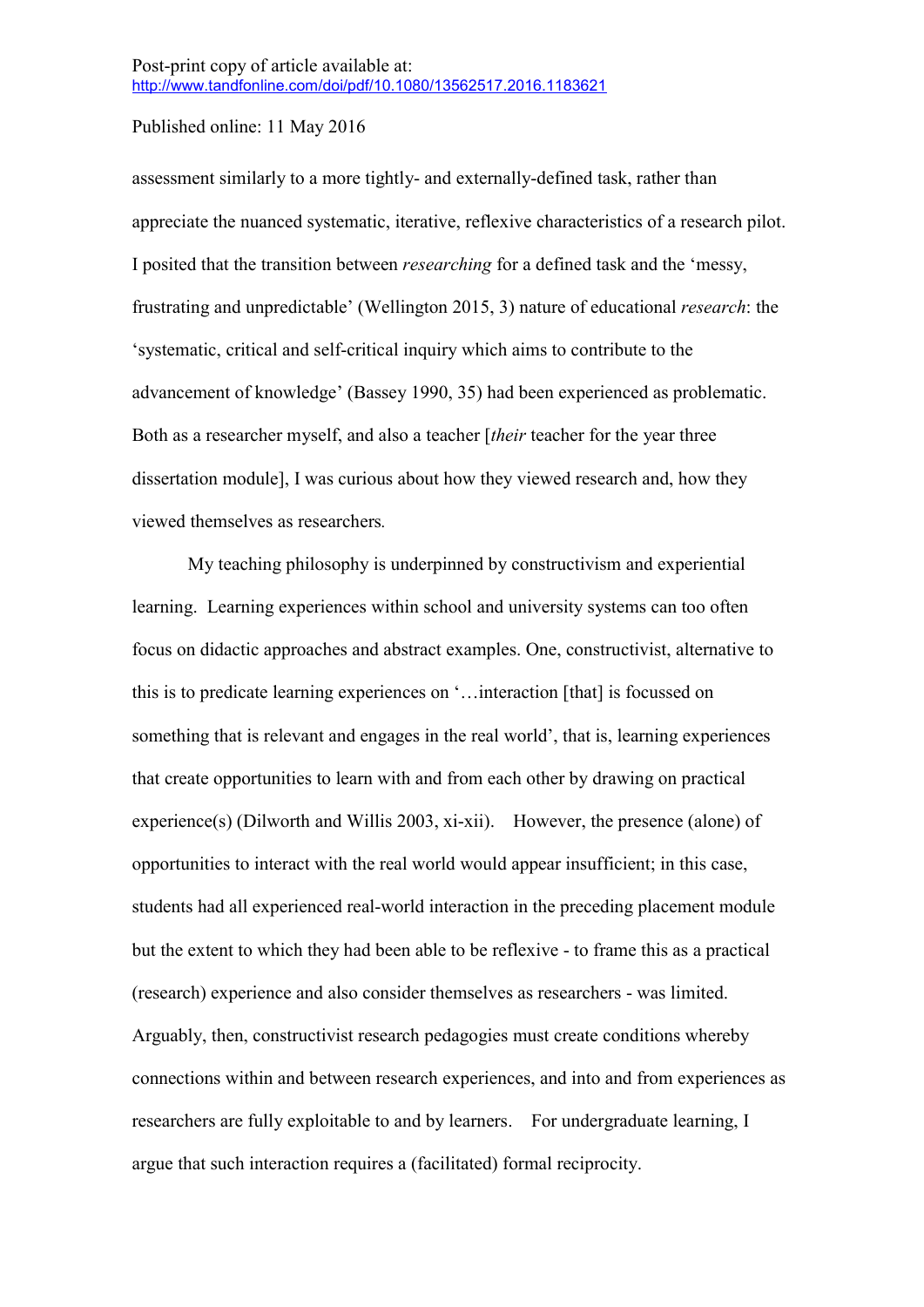Reciprocity is an exchange for mutual benefit. Students might perceive the exchange in the placement module as an opportunity to participate in a real-world education environment for the purposes of completing an assignment, broadening experience, or learning about an educational context. This perception of the exchange is geared towards achieving a (single) purpose, or using Argyris' (1976) term demonstrates a reactive, single-loop, mode of learning. A more evaluative, responsive and reflexive mode, of double-loop learning (Argyris 1976), is required for students to fully exploit the mutually beneficial relationship(s) between their research experiences and their experiences as researchers. Undergraduate reflexivity, typically, requires facilitation by those positioned as teachers (Ashwin et al. 2015).

In order to create reflexive spaces in which connections into and from researcher-identities could be constructed I was interested to learn whether acting as research participants themselves would enhance both students' experience(s) of research and their experience(s) as researchers. I chose, therefore, to frame the taught sessions of the dissertation module *as* a small scale research study (rather than *about* small scale studies as had been the case in previous years). In these sessions I would gather, and we would collaboratively analyse, data about how this particular student group viewed research and themselves as researchers. This study began with an outline research question: *How does acting as a research participant impact undergraduate students' experience as researchers?*

The population was a cohort of 54 students. My teaching role was two-fold: as Module Director, facilitating six three-hour (whole cohort) generalised taught sessions on designing and pursuing a self-selected programme of original research; and as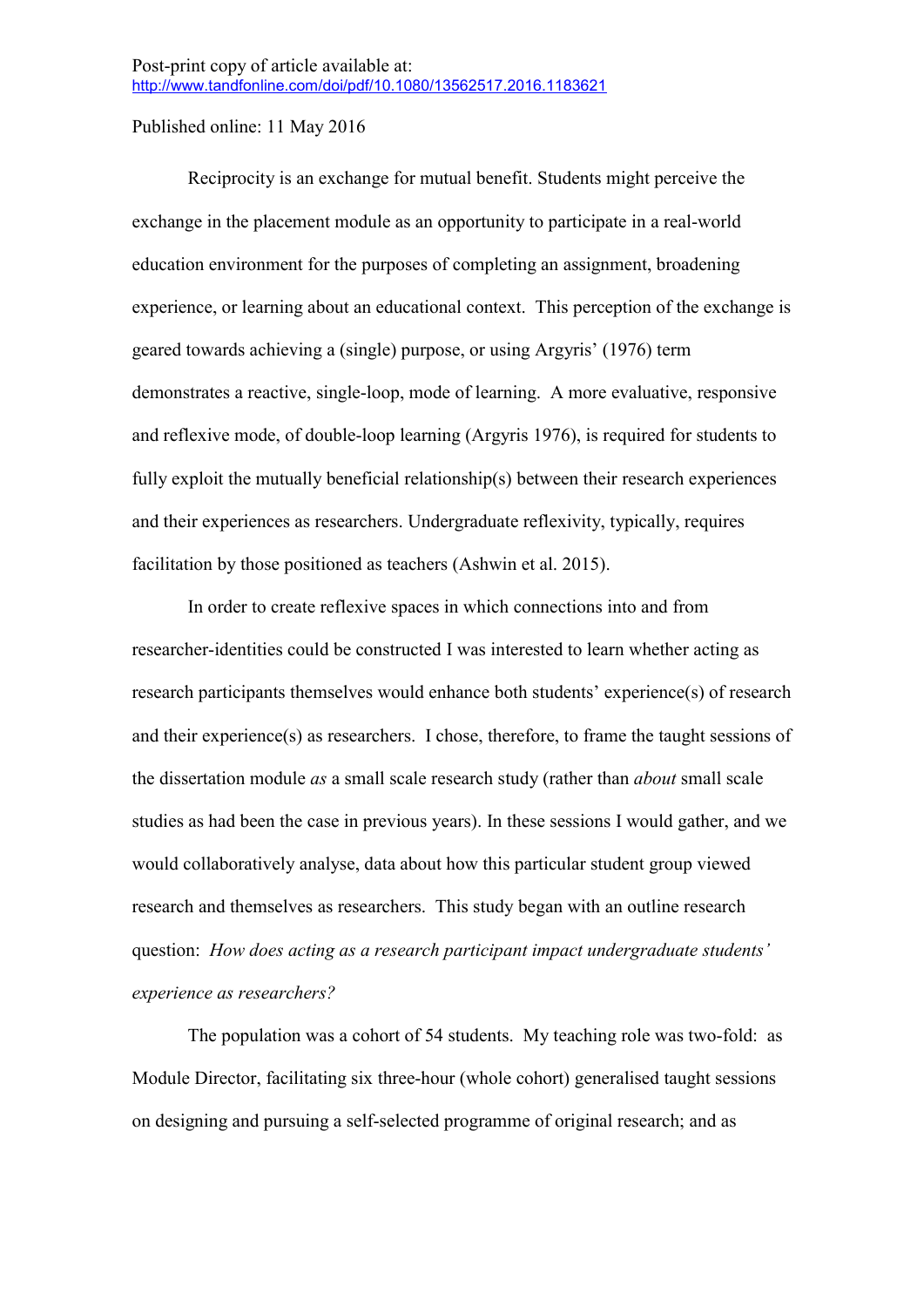Supervisor, supporting 15 students individually with their research projects. Both roles allowed for regular contact with students, across the full academic year.

#### **Literature Review**

Much is written about undergraduate research students' experience(s) in the natural sciences or science, technology, engineering and maths (STEM) subjects (see, e.g., Linn et al. [2015]; Thiry and Laursen [2011]; Balster et al. [2010]; Lopatto [2010, 2007, 2004]; Shellito et al. [2001] and Sabatini [1997]). However there are fewer discussions around undergraduate research where contexts and datasets span, or compare, the natural and social sciences (see, e.g., Healey and Jenkins [2009a, 2009b]; Taylor and Wilding [2009]; Russell, Hancock and McCullough [2007]; Kinkead [2003]; Hathaway, Nagda and Gregerman [2002]) and far fewer examples that focus solely on the social sciences (see, e.g., Kilburn, Nind and Wiles [2014]; Todd, Bannister and Clegg [2004]; Ishiyama [2002]).

This review draws out factors that are understood to support successful undergraduate experiences associated with undertaking research (or 'discovery') and developing researcher-identities. In doing so it explores student engagement, student involvement in discovery, discovery pedagogies, and explores specifically some challenges reported by social science undergraduate students.

#### *Student Engagement*

The notion of student engagement might be considered contemporary buzzword – predicated on a correlation with improved learning when students are motivated.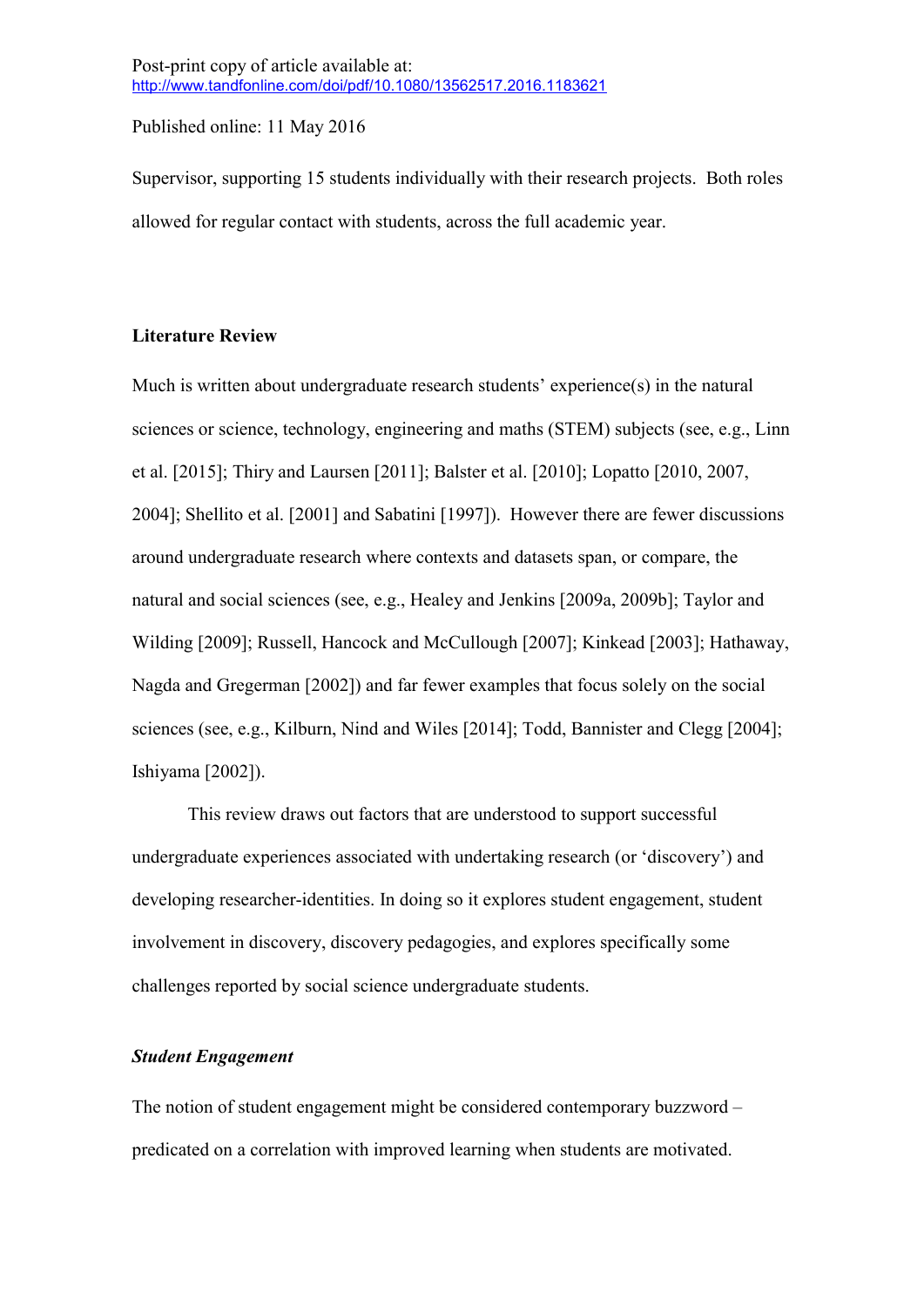Learning, however, moves on its own terms:

It slips through the cracks; it creates its own cracks. Learning happens, design or no design…Those who can understand the informal yet structured, experiential yet social, character of learning – and can translate their insight into designs in the service of learning - will be the architects of our tomorrow…. Learning cannot be designed, but it can be designed *for* – that is facilitated or frustrated. (Wenger 1998, 225, 229 original emphasis)

Different theories of learning focus on subject matter, developmental stages, resources, and meeting the needs of individual students to achieve. Creating the necessary context for achievement (learning to do something successfully) requires the engagement of contextual stakeholders in the service of learning (that is, teachers and learners [or 'students']).

There is an argument that all student engagement should be through and about the traditional higher education values of research and enquiry (Healey and Jenkins 2009a) rather than neo-liberalist measures of 'performativity and accountability' (Zepke, 2014, 697). *Research-informed* teaching (Healey and Jenkins) shifts learners from a consumer role to that of producers and stakeholders within a research community. Research-informed teaching then, has the potential to re-frame the 'unquestioned academic orthodoxy' of student engagement (Zepke 2014, 698), from a model of 'being done to' to 'being done with' (Taylor and Wilding 2009, 3).

Student activity and involvement are central to research-informed teaching (Healey and Jenkins 2009b); involvement is a helpful notion because to involve is to include something as necessary [to traditional higher education values]. Student involvement has been conceptualised as 'the amount of physical and psychological energy that a student devotes to the academic experience' (Astin 1999, 518). Astin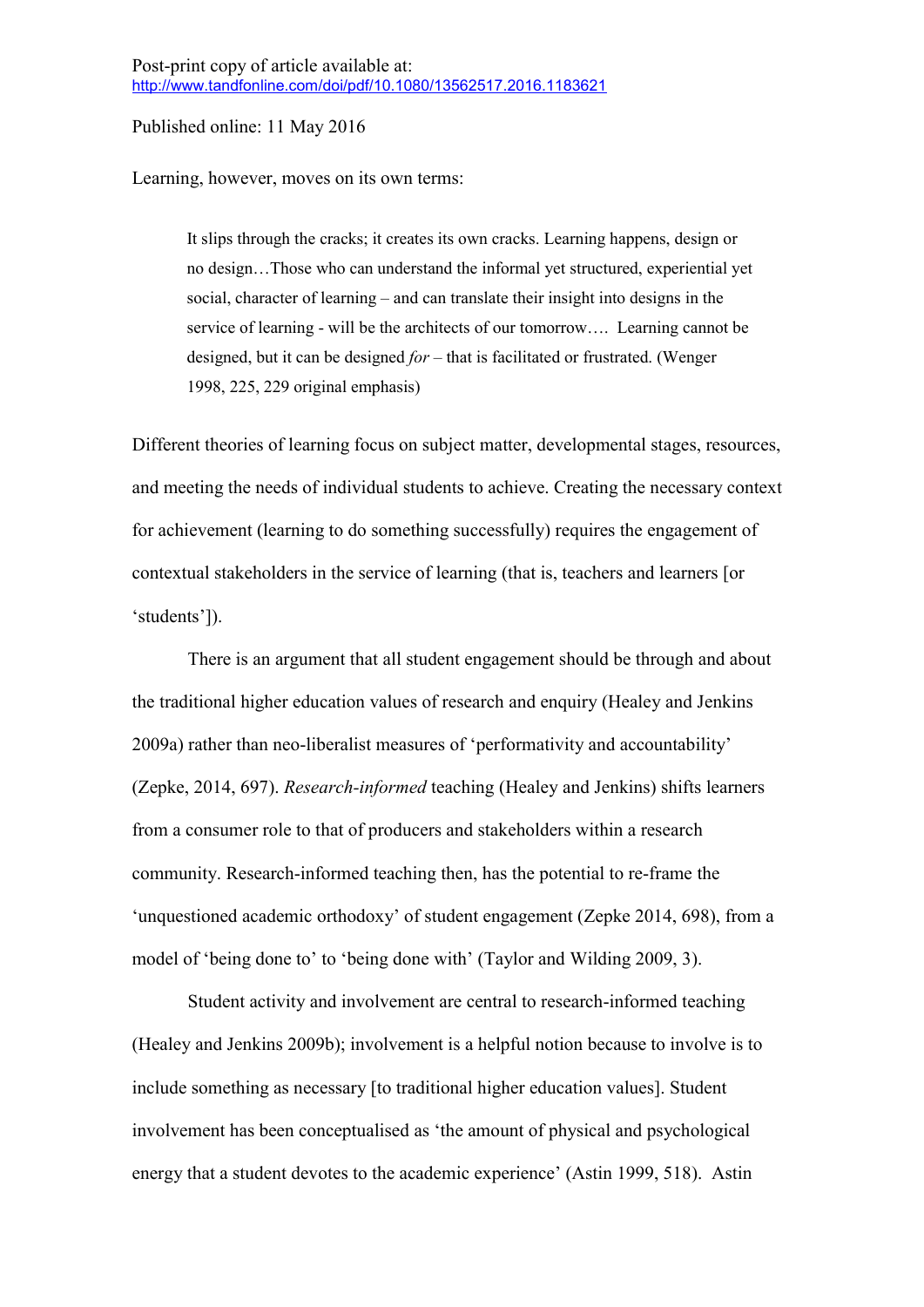frames involvement as connected both to (students') conceptions of effort, and also to cathexis (Freud's conceptualisation of psychological investment in objects or persons outside of the self). Central to Astin's theory is his differentiation of involvement from motivation. He argues for involvement to be recognised as contingent upon an active, *behavioural*, component and for motivation to be understood as a feeling that informs involvement: 'It is not so much what the individual thinks or feels, but what the individual does, how he or she behaves, that defines and identifies involvement' (Astin 1999, 519). He differentiates students' involvement in learning process[es] from their engagement with learning resources, and promotes the former over the latter.

#### *Student involvement in discovery*

Student involvement in discovery at university is considered to be transformative (Balster et al. 2010); published accounts of this, however, privilege STEM contexts in contrast to social, behavioural or economic sciences (SBES). It is understood that interaction between university staff ('faculty' in American institutions) and students can transform academic achievement and can also positively influence students' decisions to pursue post-graduate education (Hathaway, Nagda and Gregerman 2002, 1-2). Amplify that interaction to include that of mentors (typically post-graduate students, positioned as knowledgeable others, supporting students to master procedures in ongoing faculty research projects) and the transformative properties further increase.

Examples of improved academic achievement, or learning gains, litter published accounts of undergraduate research experiences. Typically associated with inprogramme/year-long initiatives (rather than summer school-style initiatives), learning gains include enhanced intellectual skills and abilities such as significant differences in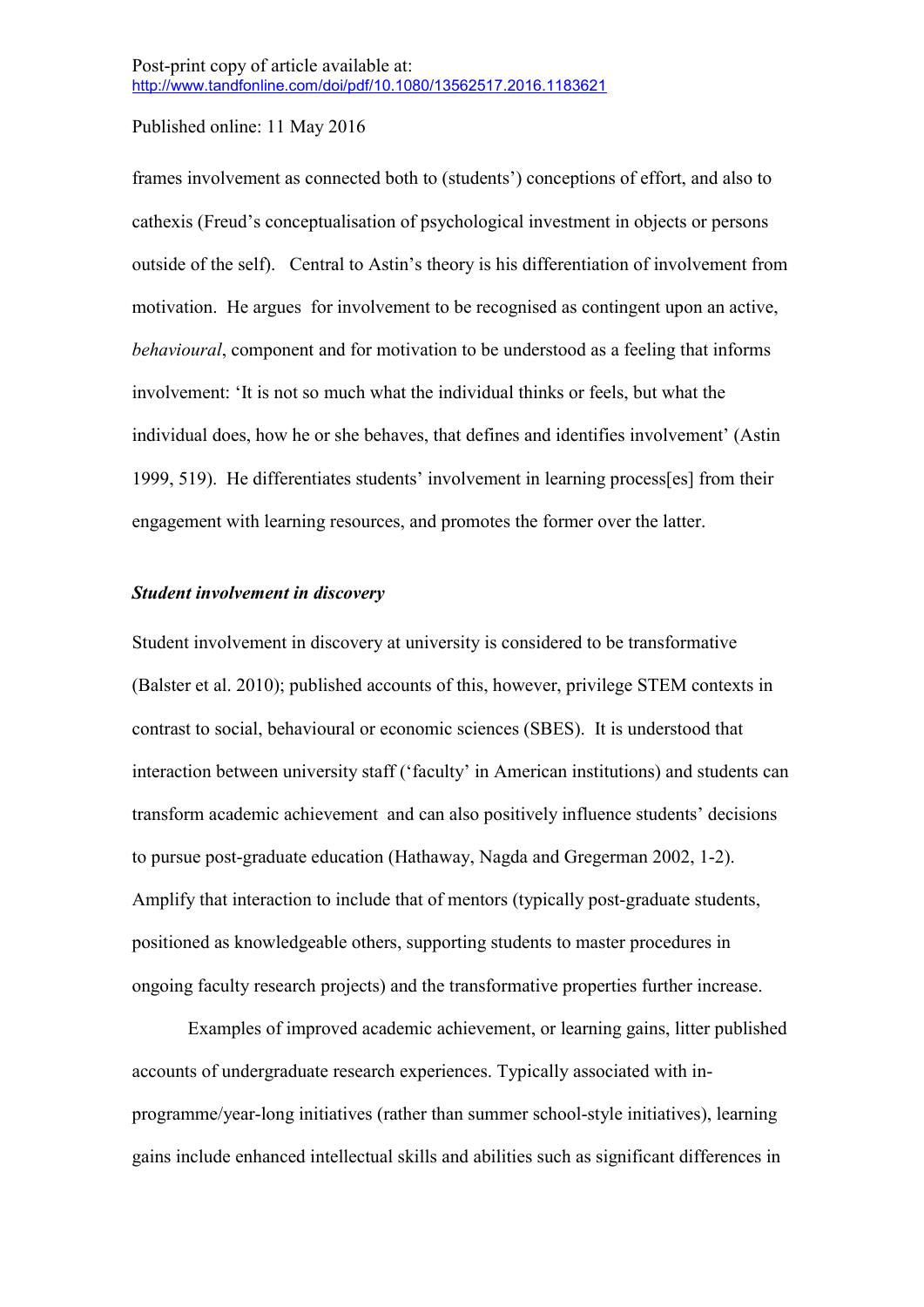problem-solving and analysis; improved personal initiative and communications; tolerating ambiguity and obstacles; learning ethical conduct; increased depth of knowledge; integrating theory and practice; developing skills in critique; writing more effectively; developing an intrinsic motivation to learn and developing a more active approach to learning (Lopatto 2004, 2007, 2010; Bauer and Bennett 2003; Sabatini, 1997).

Concurring with Lopatto's studies, Russell, Hancock and McCullough (2007) also argue for the benefits of year-long, integrated, initiatives. In their comparative STEM/SBES studies (total n=6600) graduates reported increased understanding, confidence and awareness as a result of undergraduate research opportunities (548); and higher aspirations [outlined later], associated more often with at least twelve months of research experience. Research experience limited to the final year of undergraduate study is considered to damage opportunities for students to identify themselves as members of a disciplinary research community (Healey and Jenkins 2009a), and so there are arguments for a progressive transitionary initiative through all undergraduate years, beginning with close supervision or structured modes of enquiry in year one, through guided enquiry, to open modes of near independence based on a broader 'socialisation' approach in year three that focuses on adopting the 'traits, habits and temperament of [scientific] researchers' (Thiry and Laursen 2011, 771; Spronken-Smith et al. 2008; Sabatini 1997).

Such research apprenticing (learning by being involved, typically, in ongoing faculty projects) might be considered traditional in the natural sciences; less so within social sciences. One reason for this may be cost effectiveness - experimental [STEM] research is conducive to laboratory-based experience(s) and therefore lends itself to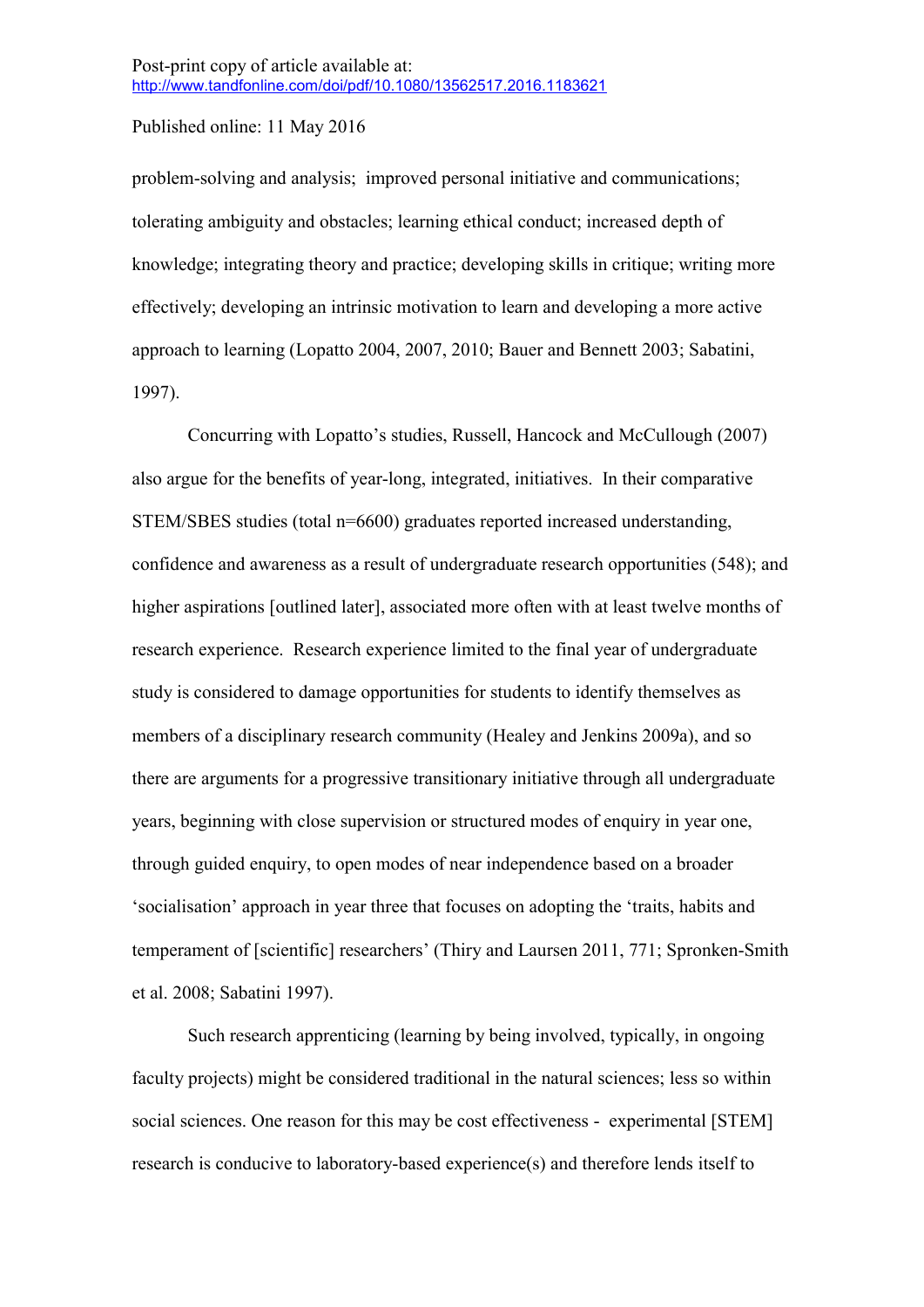scale and quantification; more common social science approaches, such as detailed field research, do not (Todd, Bannister and Clegg 2004; Ishiyama 2002). Another reason may be associated with career trajectories; undergraduate research opportunities have been found to support career planning (Shellito et al. 2001; Sabatini 1997) and to promote career development (Hathaway, Nagda and Gregerman 2002). Russell, Hancock and McCullough (2007) identified interests in science as a career often start in childhood and, later, for SBES students in high school; whetting the appetite before university, therefore, also has significant potential.

Contingent to a research career is post-graduate education; undergraduate research experiences have been found to have the capacity to change minds, and encourage students to aspire to post-graduate education (Lopatto 2004). For those with an interest in research careers, a 'hands on' undergraduate research opportunity can underpin post-graduate aspirations; 29% of those in Russell, Hancock and McCullough's (2007) study reported a 'new expectation' of PhD study as a direct result of undergraduate research opportunities, and this was more than twice as likely when students had experienced more than 12 months' research experience. In both STEM and SBES, students are more likely to pursue post-graduate education if they have participated in undergraduate research (Hathaway, Nagda and Gregerman 2002). However there is a thorn in the side of SBES research careers: 'doctoral students in the social sciences are aware of the difficulties they face securing employment after they complete their PhD degrees' (Hathaway, Nagda and Gregerman 2002, 1). Career trajectories, therefore, are unbalanced between STEM and SBES; perhaps this reflects on, and is reflected in, the pedagogical traditions of university programmes in each.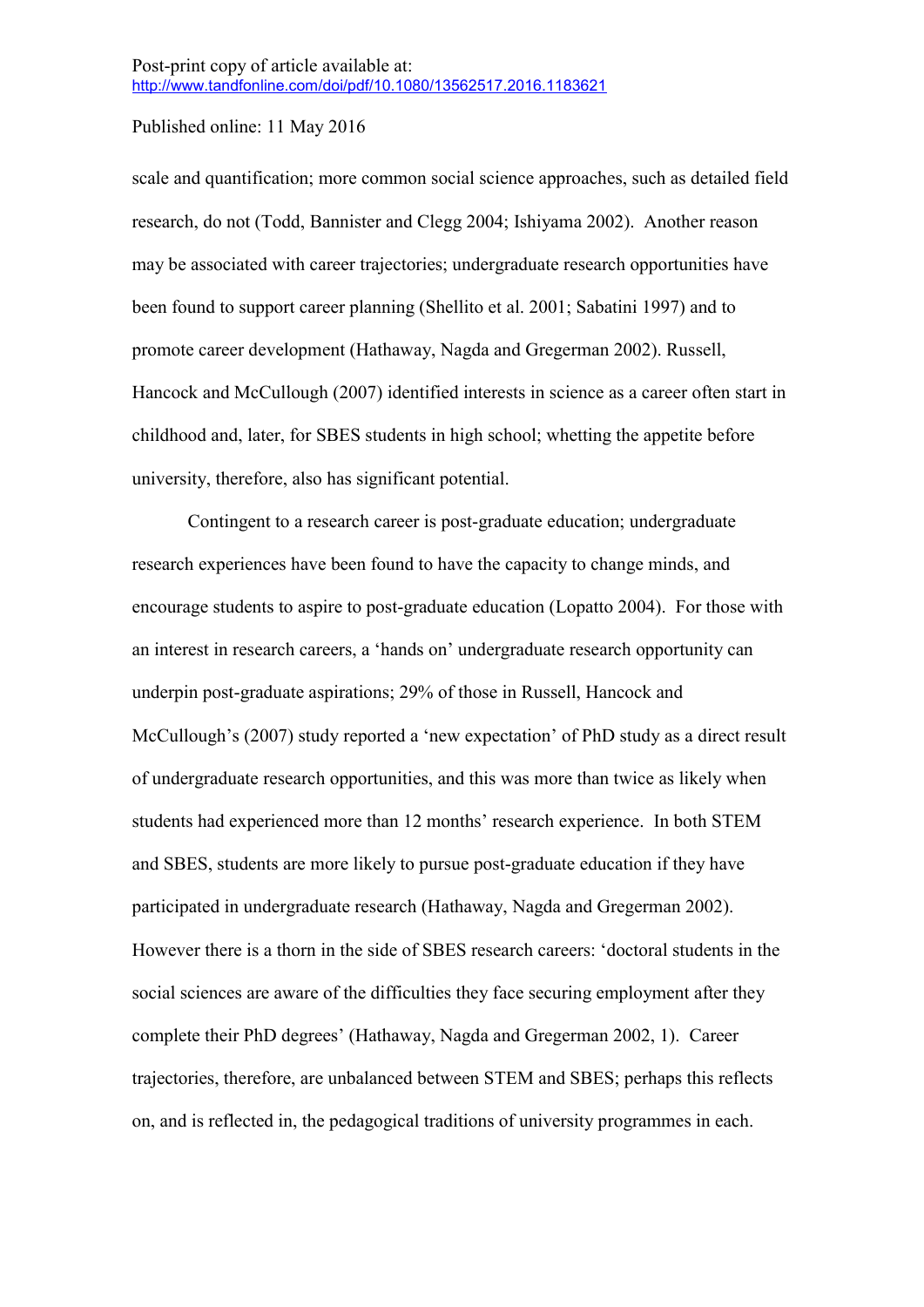# *Discovery pedagogies*

Research into approaches to teaching undergraduates *about* research suggests that traditional, didactic, models make no contribution to the development of [workforce] skills such as communication, collaboration, critical thinking and problem solving (Kinkead 2003, 8), but involving undergraduates *in* research does – it results in 'connected learning' (9). A participatory pedagogy (Taylor and Wilding 2009) that combines teaching and scholarship (rather than positions them as binary) lends itself to knowledge creation (Healey and Jenkins 2009a; Taylor and Wilding 2009; Sabatini 1997) and introduces students to an authentic 'supercomplexity' which exists in the (post-graduate and/or post-university) workforce (Barnett, 2000). Such scholarshipdriven, authentic, learning experiences might be considered 'good' by faculty, post- and under-graduate students (Shellito et al. 2001); however research into 60 empirical [STEM] studies in the last five years offers little insight into the detail of what works (Linn et al. 2015). Overwhelmingly however, findings suggest authentic opportunities to experience the practice of being a researcher are improved by the involvement of mentors (Thiry and Laursen 2011; Lopatto 2007, 2010; Kinkead 2003; Hathaway, Nagda and Gregerman 2002; Shellito et al. 2001 and Sabatini 1997).

Mentoring is considered beneficial to STEM undergraduates because of the social relationships built within and between research group members (Thiry and Laursen 2011; Lopatto 2010), where more experienced post-graduate students are positioned as knowledgeable others. Key mentor attributes include providing project(s)-guidance, professional socialisation and careers-guidance (Thiry and Laursen 2011; Shellito et al. 2001). Thiry and Laursen (2011) further conceptualise a, necessary, continuum between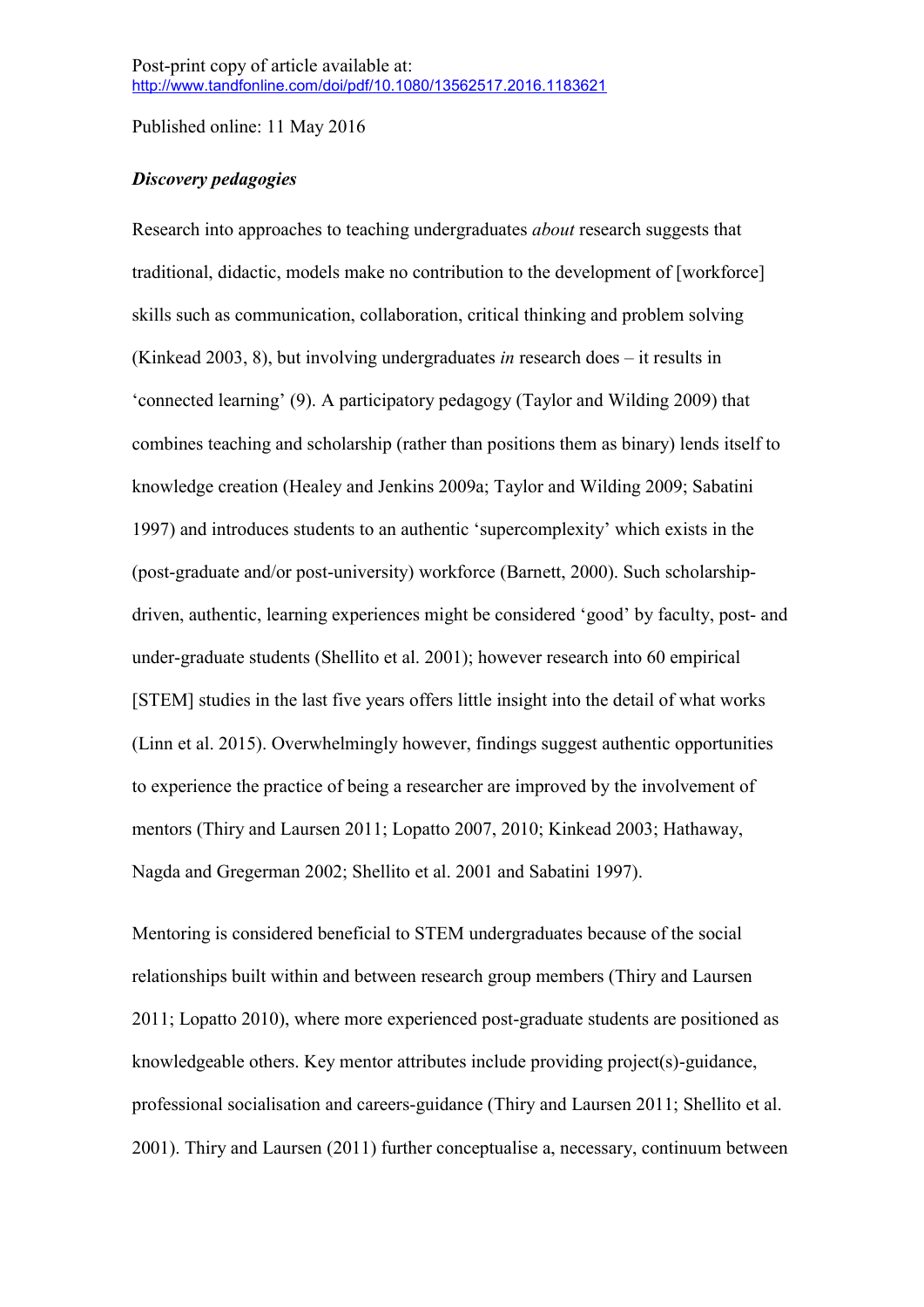STEM research supervisors and mentors. They argue that the former sometimes are not able to provide the level of support required for students to advance, where the latter can enact practices that foster students' development (Thiry and Laursen 2011, 773 emphasis added); mentors typically support students in 'mastering procedures', whilst supervisors support academic development such as analysis and conceptualisation (782). Both, they argue, are required.

#### *Learning environment(s)*

As a result of the not-insignificant research into undergraduate research initiatives one might assume that real-world research experiences should be(come) a given within undergraduate programmes, but this assumes there are no challenges. In the limited accounts of social science undergraduate research, students report challenges including fear, lacking confidence, the intellectual confusion and emotional unsettlement of developing autonomy, over-ambition, feeling stuck at the boundaries of new qualitative shifts in understanding, difficulties with gathering data (location of secondary data and recruitment of participants for primary data), the struggle of relating data and concepts to research problems, the personal organisational skills required of a dissertation, and their fluctuation '…between chaos (frustration, disorientation) and cosmos (structures they themselves constructed) when they have to make their own choices and decisions about their studies' (Silén and Uhlin 2008, 463 see also Todd, Smith and Bannister [2006]; Todd, Bannister and Clegg [2004]).

A sense of community participation is important to those new to the culture of research (Balster et al. 2010, 117). Participation is a feature, and strength, both of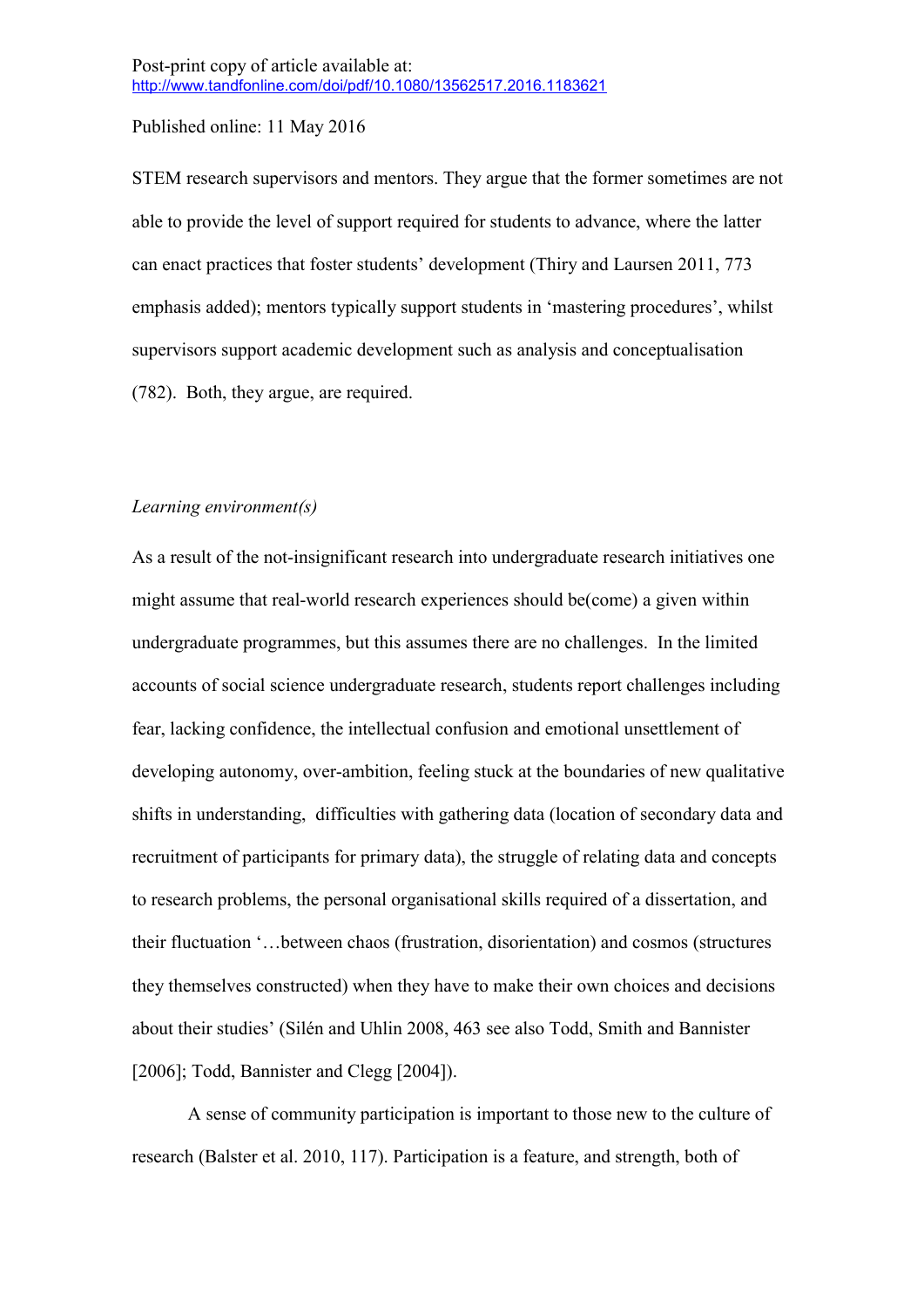apprenticeship models and research-informed teaching; it enables novices to enter into legitimate communities of practice, typically as peripheral members (Thiry and Laursen 2011). In Wenger's seminal work on communities of practice (1998) he argues that practice, rather than being an antonym for theory, can be considered as a source of meaning, as community, and as learning (49). In this sense, practice connotes knowing and doing 'in a historical and social context that gives structure and meaning to what we do' (Wenger 1998, 47). A community of practice-based pedagogy could therefore enable the structure, and structuring, required to promote Astin's theory of student involvement for undergraduate research students because communities of practice privilege both the acquisition, and also the creation, of knowledge (Wenger 1998, 214; Tapp, 2015). But communities of practice cannot be considered separately from the identities of those who constitute them, and, paradoxically, identity is understood as relational - 'a complex matter of the social and the individual… of discourse and practice…of the rational and emotional…' (Clarke 2010, 146).

Significant for this study is that some of the challenges reported by social science undergraduate students (both in the literature, reported above, and the empirical data from this research) are framed as emotions.

In her text *The Cultural Politics of Emotion*, Ahmed (2014) argues that emotions shape the surfaces of collective and individual bodies, which in turn take on the shape of the contact they have with objects and others. Defining emotion as 'interiority', or looking in (Ahmed 2014, 8), she argues that the objects of emotion can become 'sticky' or saturated with affect (11), which can result in intentionally moving toward or away from the object(s) (209). Communities of practice, then, offer opportunities to mitigate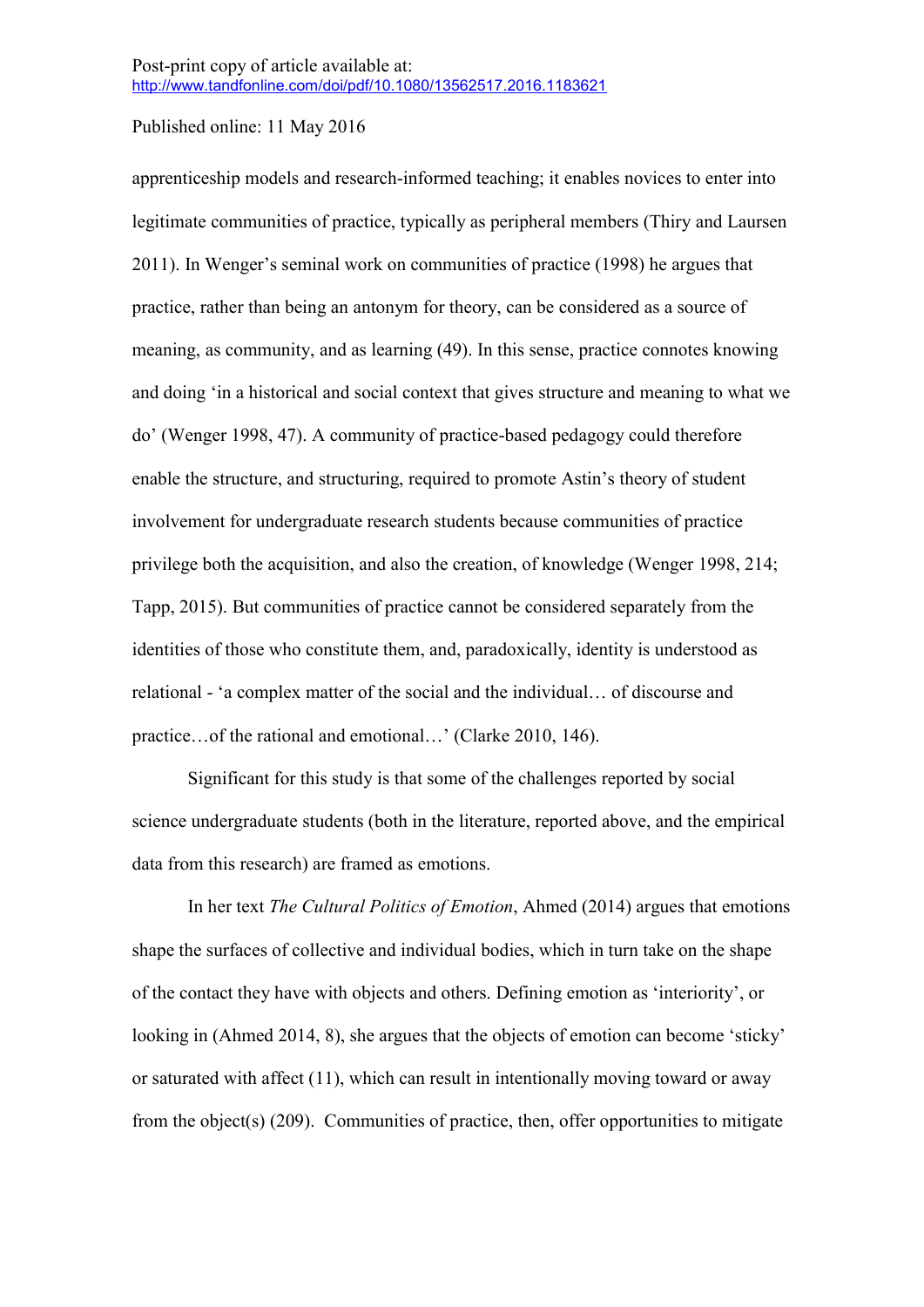the risk that, without them, undergraduates might move away from research as a result of their emotional responses such as fear, lacking confidence and intellectual confusion.

Moreover, there is a case to be made that communities of research practice can create opportunities for the active participation and investment of physical and psychological energy necessary for undergraduate students to successfully realise the transformative potential of student involvement (Astin 1999) – to intentionally move towards their research experiences and identities as researchers. However, despite the established nature of such models in STEM undergraduate research (typically through mentored, laboratory-based, apprenticeship) no similar (scaled) models were located in the literature on social science undergraduate research.

This paper explores the extent to which the research-focussed experiential learning environment I designed for third-year undergraduate Education Studies students promoted student involvement, replicated the principles of communities of practice, and facilitated students' connections into and from their experiences as researchers.

#### **Methodological Discussion**

This research centred around the learning environment(s) that constituted my contact with the full student cohort  $(n=54)$  of third year Education Studies undergraduates in a small English university, through six three-hour generalised taught sessions on designing and pursuing a self-selected programme of research. In addition to the six taught sessions, comprising 18 hours of contact with each other and me, students also had access to five hours of specific, individual, supervision (with a range of tutors) over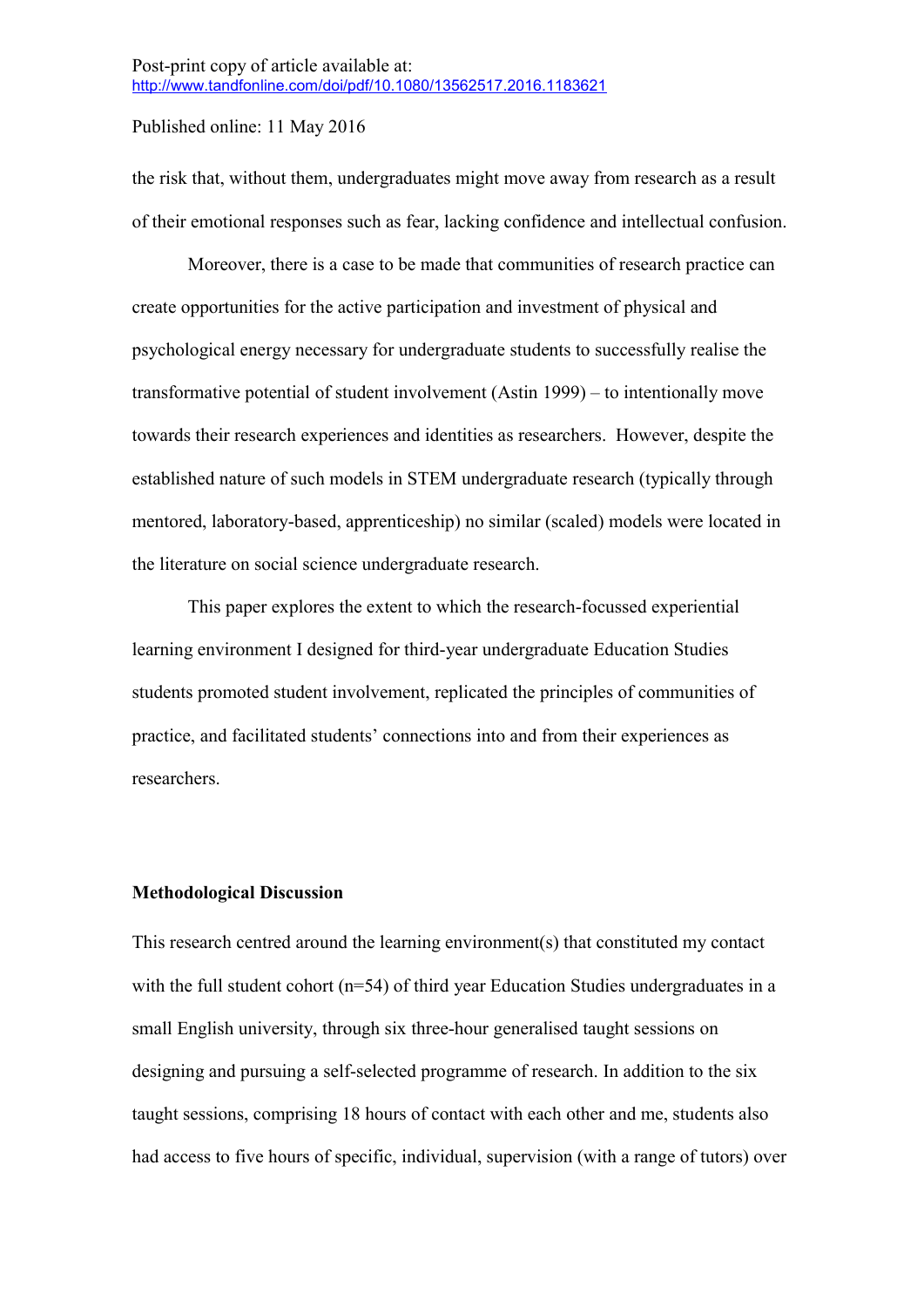the academic year. Within the taught sessions, learning activities were focussed on student involvement with my small scale study on how the cohort viewed research, and themselves as researchers. In common with a constructivist approach to learning and teaching, spaces for reflection and reflective discussion were built in to each activity.

In addition to a focus on our collaborative research, a Faculty Professor visited one session as guest speaker, sharing examples of their experience of data gathering/generation methods and ways of presenting analysed data, and the final session included an informal poster presentation activity, summarising all of our research studies. For this final session I modelled the visual presentation of our collaborative research by sharing my poster with students in advance, and through leading the 'showcase' of our research and inviting questions during the session. Also available to the cohort was the opportunity to attend the University Undergraduate Research Conference as delegates, and the option to participate in a short series of action learning sets, facilitated by me, to focus on experienced problems (Coghlan and Pedler, 2006) with students' individual research/dissertations.

Ethical approval for the research was granted by the University and, in the first taught session, the principles of ethical research practice were explored through discussion around the Research Study Information Sheet and the Informed Consent Form for this study. Students were invited to read the Information Sheet and to consider participating in the study. A choice not to participate (that is, not to contribute to data-generation around students' experiences as researchers) risked no predictable detriment. All students were able to participate in the classroom-based activities, which were centred on the emergent data from the study (those who had agreed to participate in the study had consented to their data being subject to collaborative analysis as part of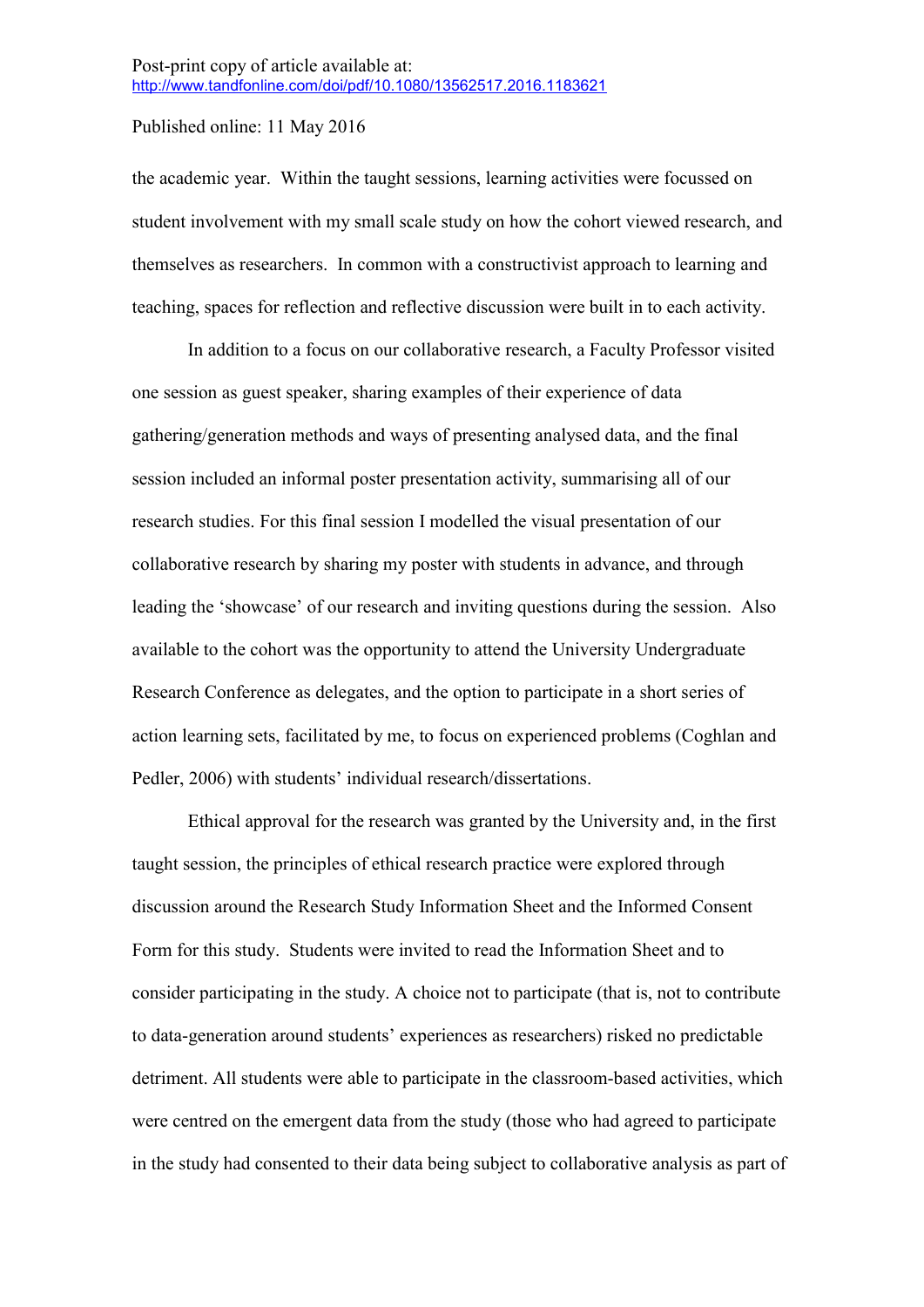the informed consent procedure). The sampling strategy for the study was therefore opportunistic. 43 students chose to participate in the study (representing  $\sim$ 79% of the cohort).

The study was framed within an interpretive paradigm and adopted a thematic analytical approach to qualitative data, designed to identify (a posteriori) emerging units of meaning (Wellington 2015). The research was not geared towards generalisation, instead it sought to explore this research issue (Bassey 1990), to identify potential opportunities for transferability and relatability (Lincoln and Guba 1985), and begin to consider implications for practice.

A detailed discussion of my positionality as both researcher and teacher is outside the scope of this paper. It is, however, a position which I recognise as 'multilayered and fluid' (Herr and Anderson 2014, 37), and with which I am familiar and experienced (Rand 2006, 2015).

#### **Data generation**

The study made use of three discrete data-generation opportunities:

- (1) A Post-it note  $^{TM}$  activity repeated twice, once in the second group session, and again in the fifth: "*Thinking of yourself as a researcher, list 3 words which describe how you feel".*
- (2) Mid-module evaluation undertaken in the fourth group session written open questions, based on an overarching focus: "*As a novice researcher, what have you found useful?"*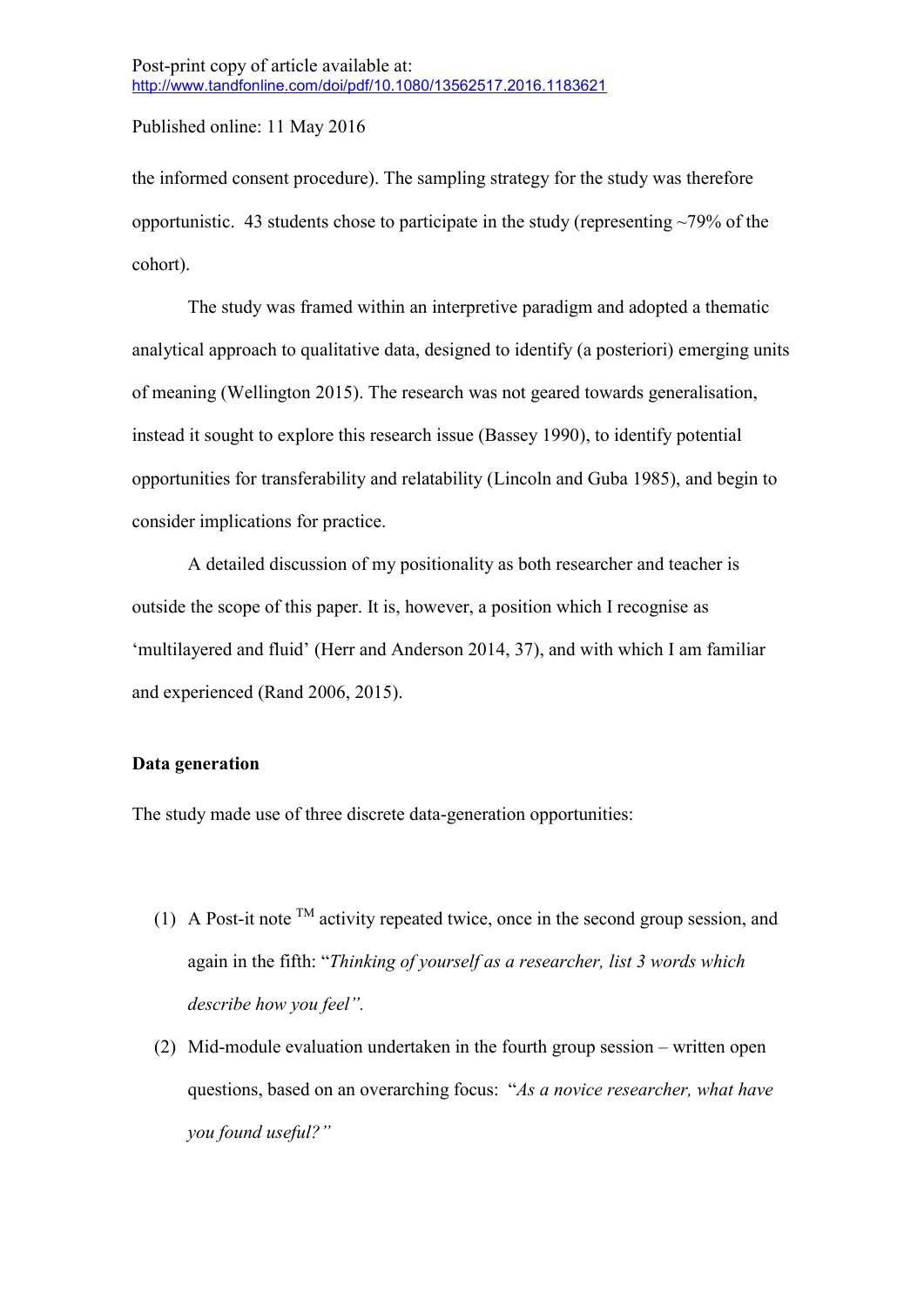(3) Three action-learning set meetings, offered to students in addition to taught sessions, and made available on a self-selection basis.

Six different data-sets emerged from the study, two from the three-word activities, the mid-module review and one each from the three action learning sets.

## *Three-words (Post-it noteTM activity)*

Data from the post-it note<sup>TM</sup> activities were used overtly within taught sessions to support authentic (student-led) data-analysis tasks, to prompt reflective discussion around analysing and presenting data, and to begin to explore (together) the implications of emergent findings.

#### *Mid-module evaluation*

The mid-module evaluation was completed, anonymously and in writing, in session four. The evaluation comprised five open questions (Table 1) focussed both on activities specific to the fourth session (the first after a six-week inter-semester break) and on students' general conception(s) of themselves as researchers (and the usefulness, or otherwise, of the taught sessions to support this). Specific activities in the fourth session had focussed on encouraging students to think about the methodological section of a dissertation. Within this session there was an interactive lecture-style activity which focussed on terminology common to research (for example: *population, sample, piloting, trustworthiness, credibility, validity, reliability, reproducibility, generalisability*). This activity ended with an informal formative assessment where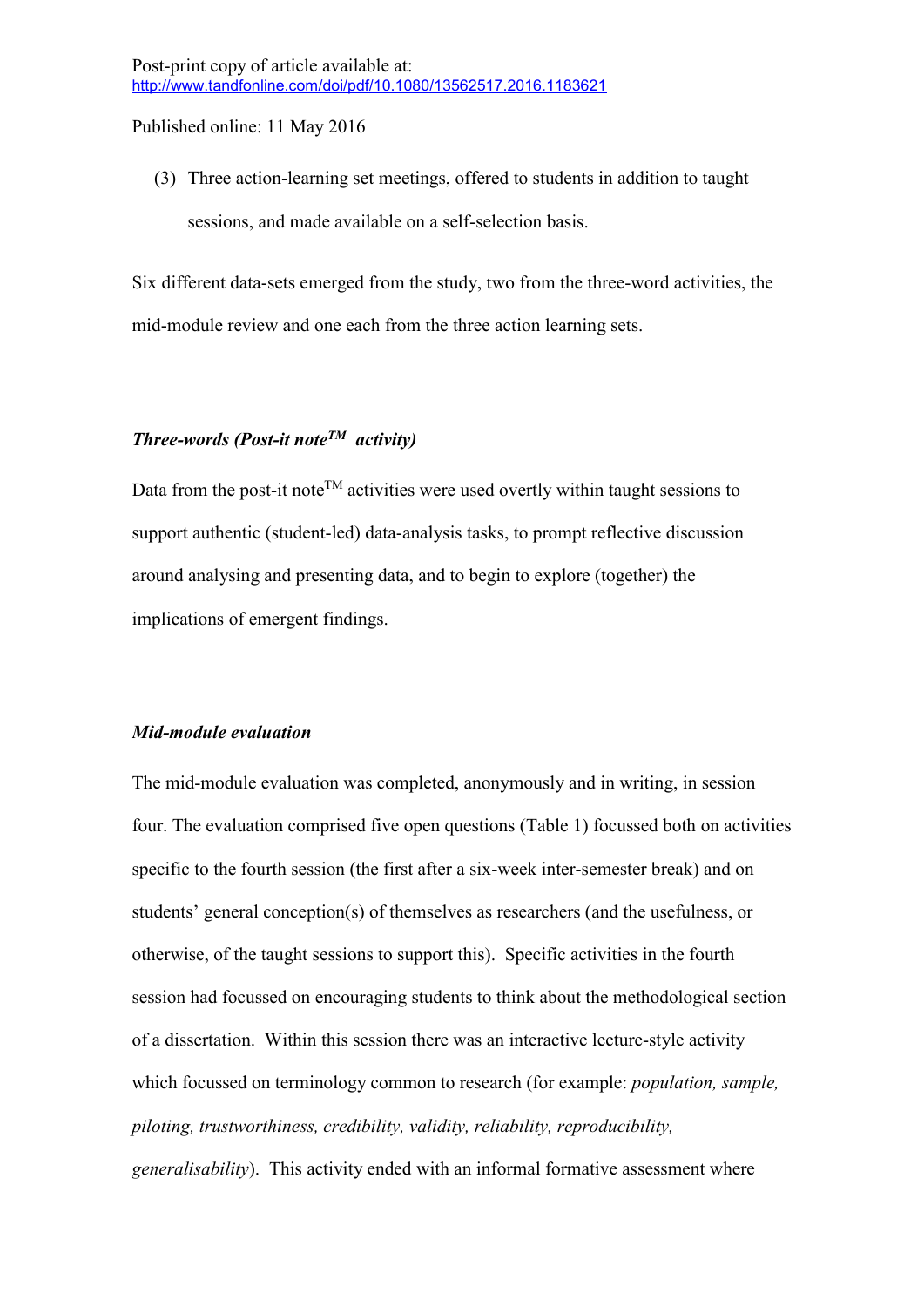students were invited, individually, to review their own planned research activities using the terminology as a framework. After this individual activity students were invited to talk in small groups about their research, using the terms.

Feedback from all students was collated and shared with the students and the programme team, in accordance with the specific university policy on mid-module reviews. Data from students in the sample (43) were analysed (by me) for the purposes of this study; a summary was shared with students through the Virtual Learning Environment (VLE) in a written report and discussed verbally in a taught session. The raw dataset was also used to support a session activity with a particular focus on the identification of themes within a qualitative dataset.

[Table 1 near here]

#### *Action Learning Sets*

Five students took up the (self-selected) opportunity to participate in a series of three action-learning sets focussing on their research/dissertations. The small number of students comprising this dataset risked identification of participants within any general discussion of the data with the full cohort-group. These data were not therefore shared with the full cohort, although reference to emergent findings was recorded in my poster presentation.

I was situated deliberately as a facilitator and co-learner (non-teacher) within the sets. The first meeting was a highly structured and facilitated introduction to the principles of action learning, based on Langston's (2012) twenty-questions. The second was more loosely structured, and enabled each participant to outline a problem experienced with their research and to choose to answer questions generated by peers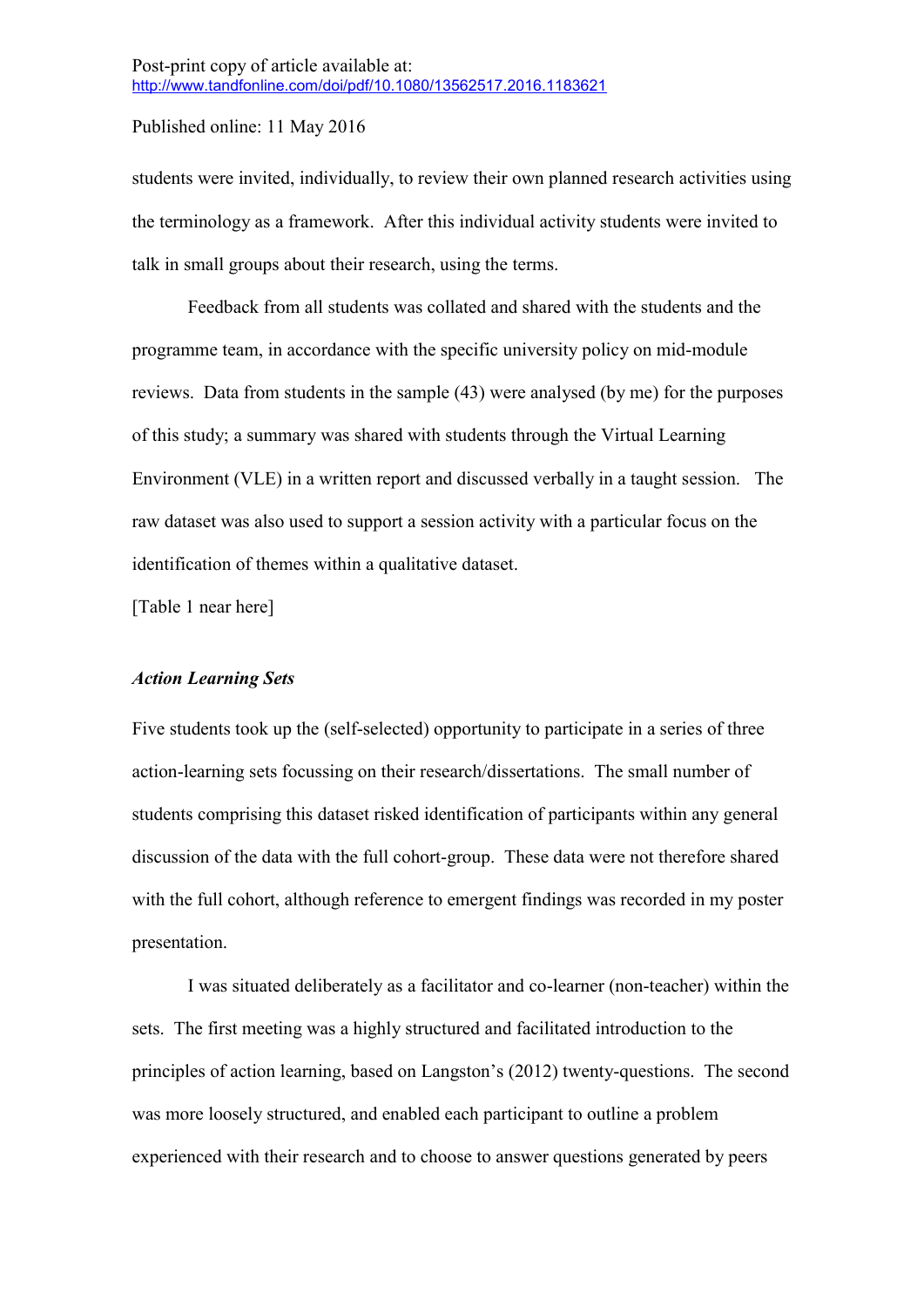(including myself) which they felt would best help them explore and respond to their problem [based on an adaptation of Hall's (2009) model where questions are written down and handed to the 'presenter' to choose from]. The third repeated this established structure and ended with a plenary (led by me) in which we discussed the impact of participating in an action learning set.

#### **Results and Discussion**

#### *Three words*

In sessions two and five, students were prompted: "Thinking of yourself as a researcher, list 3 words which describe how you feel*".* In session two, a total of 125 words were listed by 43 participants. There were 51 separate words, of these *nervous* was listed most often: 21 times in total. (*Nervous* was also the most commonly listed first and second word). Of the 125 words listed, the top-three words were *nervous (~16%), excited*  $\left(\frac{2\%}{2}\right)$ , and *worried* ( $\frac{5\%}{2}$ ). Of the 51 separate words listed, approximately a third each were positive (for example *excited*, *inquisitive, enthusiastic*), negative (*panic, underprepared, sick*) and neutral or ambiguous (*more in control, hungry*).

In session five (four months later), a total of 96 words were listed by 38 participants. There were 54 separate words. The top-three words in this repeat activity were *nervous* ( $\sim$ 9%), *anxious* ( $\sim$ 7%), and *worried* ( $\sim$ 6%). *Nervous* was the most common word (as before), listed nine times in total and representing approximately nine per cent of the responses. However, the most commonly listed first word was *worried*. In total *nervous, anxious and worried*, which can be considered synonymous, represented ~22% of the total responses - a similar proportion to the combination of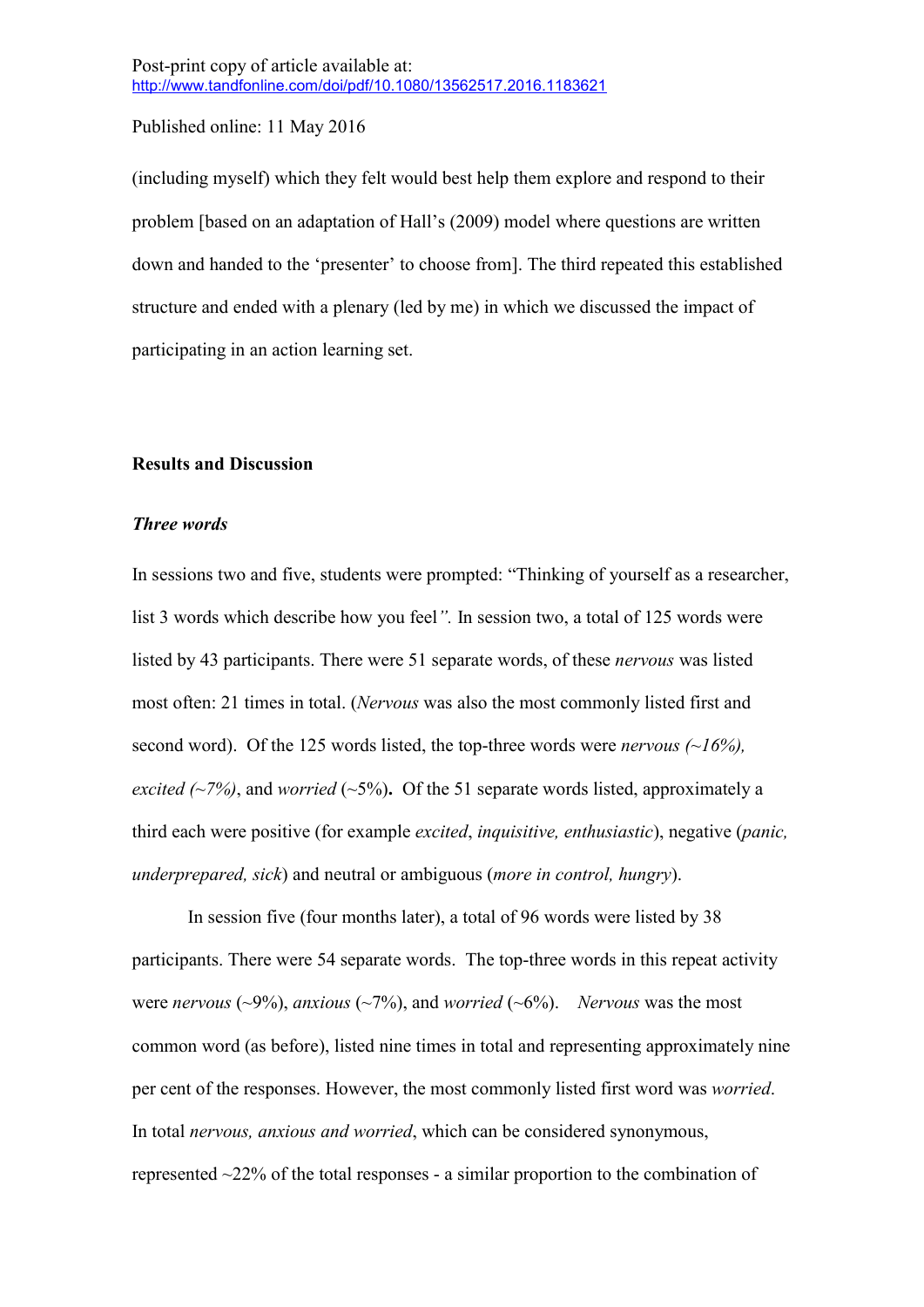*nervous* and *worried* in the first 'three-word' activity. Of the 54 separate words listed in this repeat activity there was a much clearer division of negative:positive orientation at nearly 2:1.

This deserves further scrutiny. At face-value these data intimate an adverse shift between sessions two and five. In the reality of the dissertation time-line this is the difference between the stages of literature review and data gathering/early analysis; feelings such as worry and anxiety are not uncommon to researchers at the stage of working with data. It is also important to acknowledge that participants' meanings were not triangulated. Terms used such as *under-pressure, on-the-clock, fearful of final grade* would be interesting to explore in more detail; similarly this activity was not designed to infer meaning, rather to elicit 'gut feelings' in terms of researcher-identities. Of note in this repeat activity, new, positive, words were also listed such as *able, confident* and *content*.

The 'three words' were indicative of affective states (as would be expected by the prompt: "…describe how you feel"). Ahmed's (2014, 11) warning that emotions can become 'sticky' is significant; treated uncritically, the impressions created by emotions could underpin students' moving toward or away from their identities as researchers. This activity then, is a useful one for those who support students in their transition(s) into researcher-hood, since '[A]ttention to emotions allows us to address the question of how subjects become *invested* in particular structures…' (Ahmed 2014, 12 original emphasis). The data are also consistent with other reports of social science undergraduate research; not only can the emotions associated with becoming a researcher be sticky, it is common also to feel 'stuck', to lack confidence and feel confused (Todd, Smith and Bannister 2006; Todd, Bannister and Clegg 2004).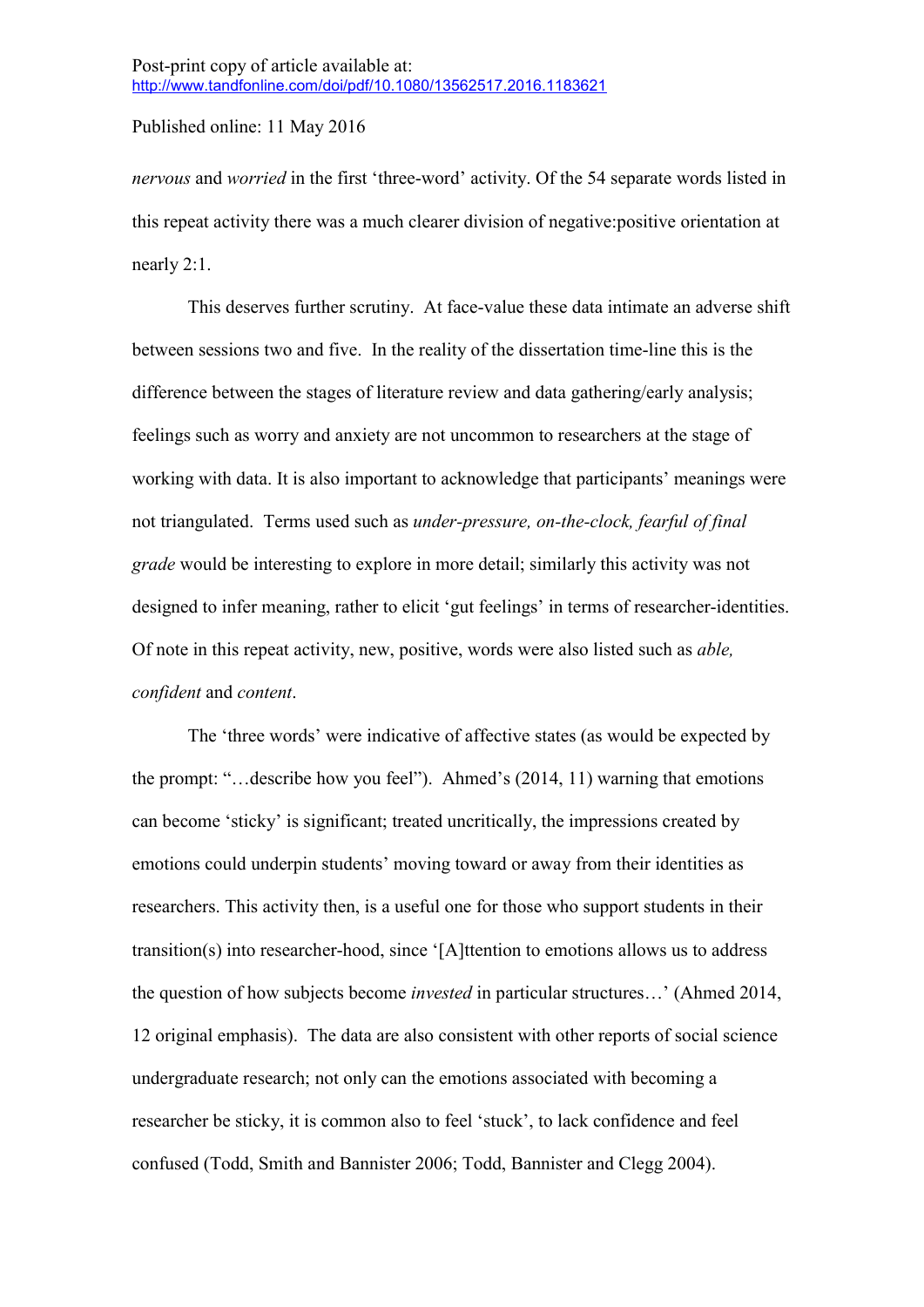Similarly, the combination of polarised terms in the repeat three-word activity also resonates with Silén and Uhlin's notion of 'chaos and cosmos' (2008).

### *Mid-module evaluation.*

Themes that emerged from the responses to questions specifically about the fourth session were broadly as might be anticipated, for example *reflecting on [gaps in] own progress* and *emerging [researcher] criticality*. Noticeably, these were consistently mediated through *talk*:

Talking through different words and terms to include in the methodology. Clear [now] – wasn't so sure on this section before.

Talking to others about their research to see what methods their [sic] using, to understand their views on research and compare to mine.

Talking through the areas of research with someone else helped me to ensure the ideas for my research are strong enough.

This is significant, since talk did not emerge as central in the review of the literature of either STEM or SBES undergraduate students' experiences.

# *The significance of talk*

Typically, there was little articulation of *how* talking is helpful to the developing researcher; where explanations were offered, they were generally indicative of the underpinning processes of reflection and criticality, such as clarifying or verifying ideas. Criticality is an essential skill for researchers. Significantly, most reference to talk was within peer groups (that is, as a community of *beginning* researchers), with far fewer examples of talking with those who might typically be considered knowledgeable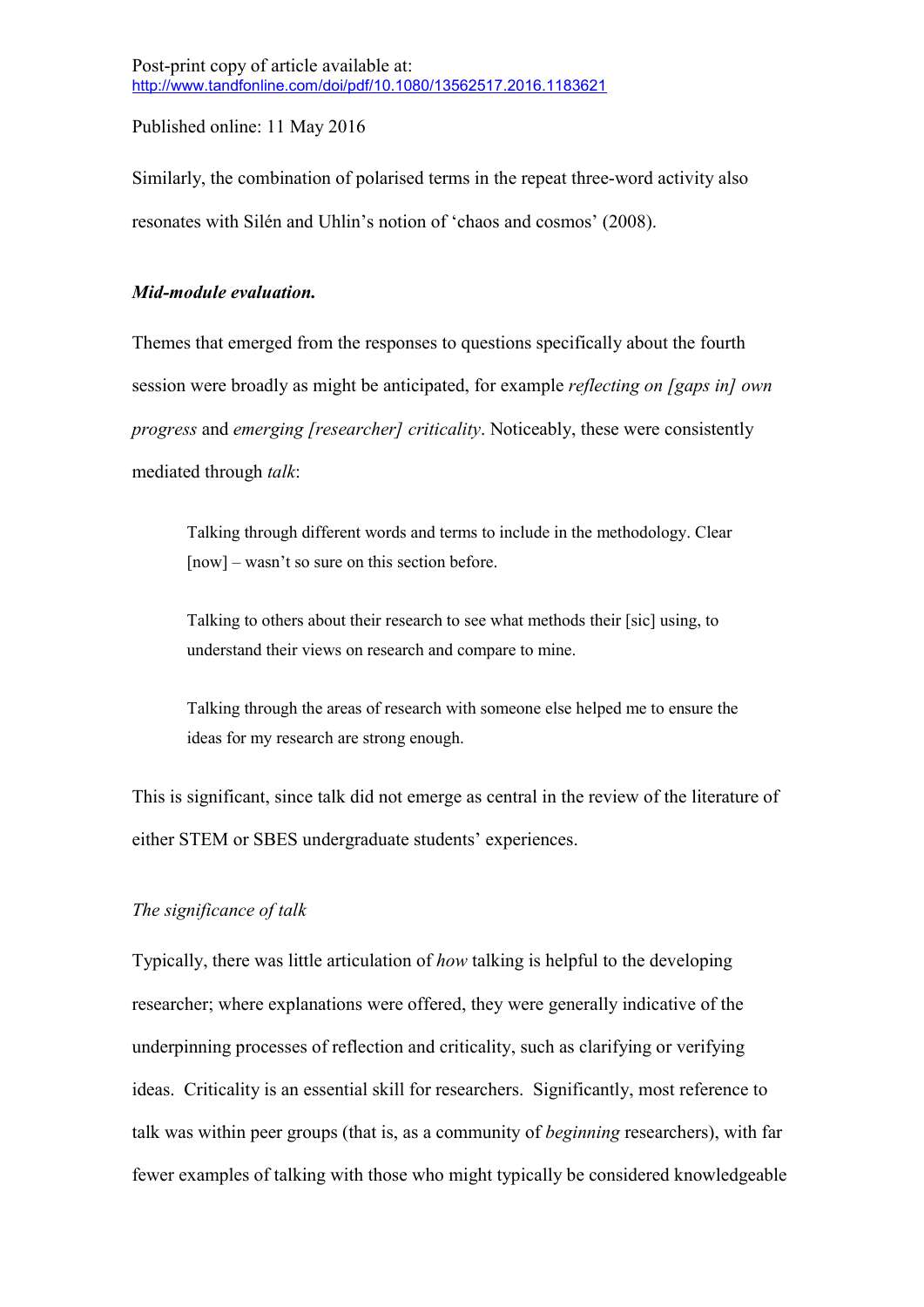others such as tutors, supervisors, or academic librarians:

Collaborating with others in the group to discuss dissertations and at which stages we are at. This often helps us to clarify things that may have caused a problem later on.

Working through my ideas with a 'buddy' doing a similar topic allows in depth discussion and builds confidence with my ideas and research.

The uniqueness of talk within this study is two-fold. Firstly, as suggested by the literature review, community participation, social relationships and intellectual support were key to the success of this discovery-pedagogy (Thiry and Laursen 2011; Lopatto 2010; Shellito et al. 2001), however, there was no formal mentorship from more experienced others. Talk within the peer-group successfully effected a nuanced mode of apprenticing where, unlike in STEM when students purposefully join a mixedexperience community, the peers were similarly peripheral and actively creating their own [social science] beginning researchers community of practice. Secondly, if, as Wenger (1998) argues, meanings result from the interaction between personal/social participation and reification (a conversion from, and *conversation* about, abstract to concrete), talking can also be considered as capable of mediating meaning(s) in social science undergraduate research.

#### *Action learning sets*

As might be anticipated in a process predicated on critical colleagueship (Lord 1994), where small groups of people or a 'set' of colleagues with diverse perspectives come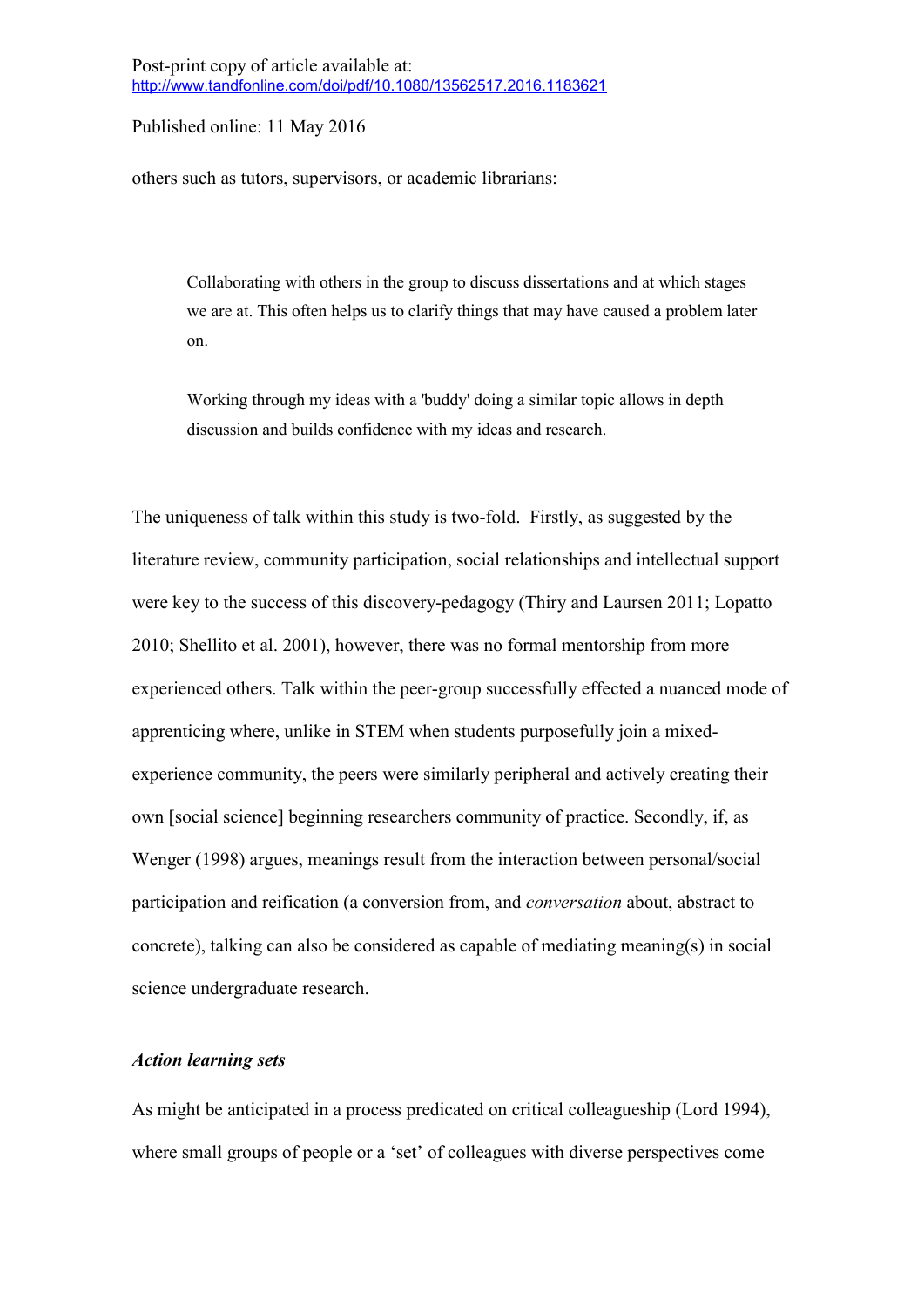together formally to help each other understand 'experienced problems' through a process of reflective questioning (Coghlan and Pedler 2006; McGill and Brockbank 2004; McGill and Beaty 2001), talk also emerged as significant from the action learning set data. Unlike the class-based activities, where talk was effectively optional, those participating in the action learning sets had purposefully chosen to engage in researchfocussed conversation(s). Notably, across the three sets, the focus of the talk shifted from *setting practical targets* in the first set, through *recognising emotional responses to experience(s)* in the second, to *re-framing experiences* in the final set.

In the second set, familiar reports of being scared and feeling stuck emerged in the dialogue. From the, earlier, three-word data I had a sense that such affective states might result in students moving away from research or their researcher-identities; the context of the action learning set however, enabled a deeper participant-exploration, which was unavailable in the three-word activity:

Literature review and methodology are under control but I'm scared about the research…worried it's too small…worried it found what I want it [expect] to find…daunting…

I enjoyed the research associated with the literature review, I went very wide; I have set myself a word limit but have already exceeded this...I found so much…I'm getting bogged down…I want to move on, but don't seem to be able  $\mathsf{to}$ …

I have sulked with my research problem because of feedback on another module. I don't know how to use the feedback constructively. I've attempted various sections of the dissertation, none is fully completed… I don't know how to move on.

As a result, talk enabled a deliberate towardness focussed on developing both research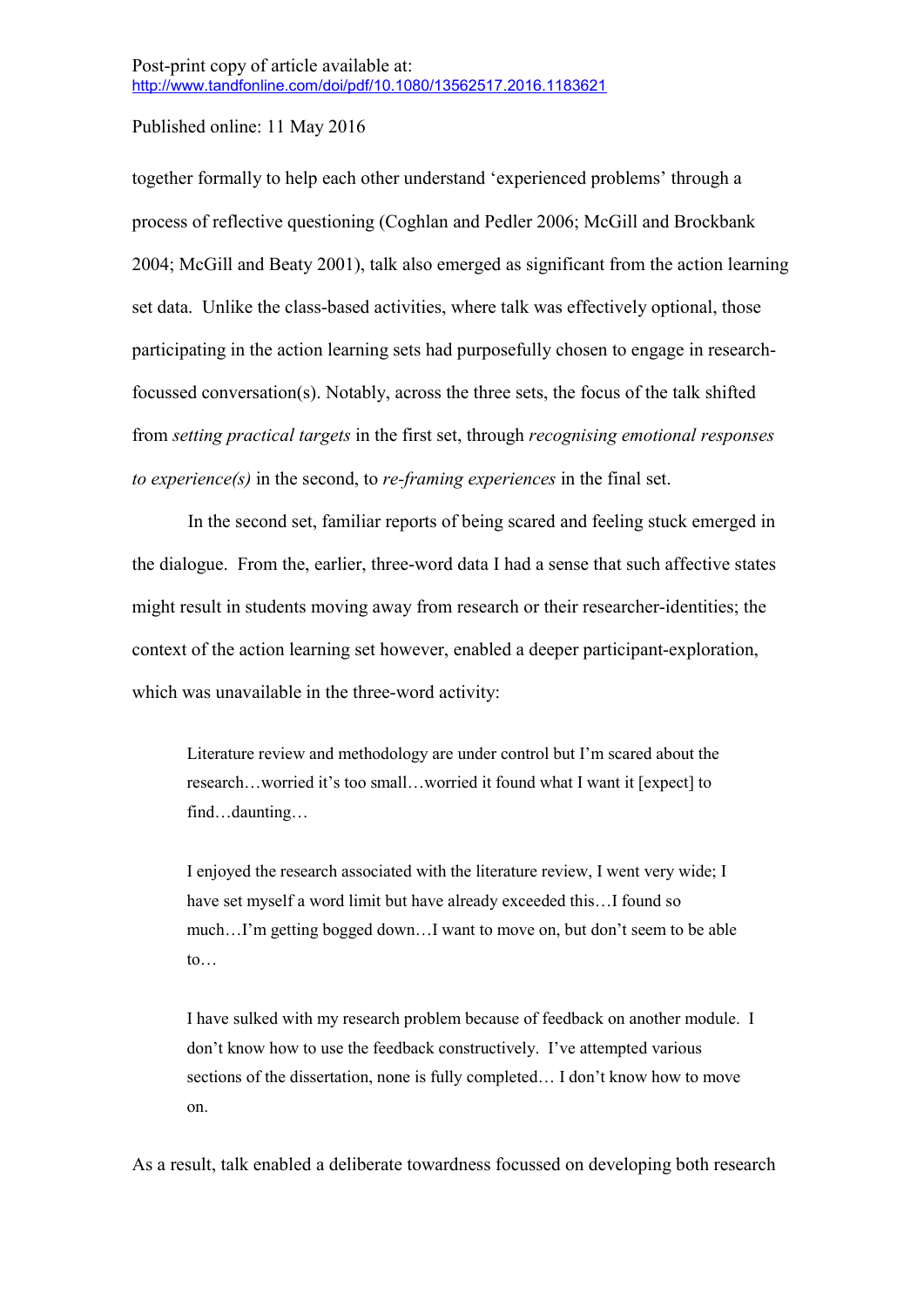then reflect later.

and researcher-identities:

I'm going to find people I can be accountable to, and who won't be nice to me! I'll share my targets/timescales…[and] negotiate a date with my supervisor for submission of a draft and formative feedback. I need to accept that I have to stop [reading the literature]…move on the research,

I need to get over it [laughs]…revisit the feedback and use it to help me finish my literature review.

The most powerful talk occurred in the final action learning set, both in terms of affective states being 'othered' (Ahmed 2014):

You do get scared, but this is a chance for you to make a difference...[and] you don't want to disappoint others [student is referring both to their supervisor and their own research participants]

Now that I have some data it's far more interesting…If I was going to do it again, I'd get it [the literature review] done earlier. I was worried about putting people out…

and in terms of participants recognising their own investedness and movement towards (Ahmed 2014) their researcher-identities:

Our first actions were very practical and target-oriented; the second focus on "leaving something behind" or "letting go", we are more adaptive and more protective of what we've done. At first we spoke about things we *think* we believe, in the second set we spoke about things that are *actually* happening.

People get that scared, they don't do things. I'm like that. Doing this helps me, and I'm happy to help others; it's not judgemental. It was helpful with self-reflection, just saying things out loud orders things. It was helpful to verbalise "this is what I feel" rather than "just feeling it". The discussion is like "dissertation therapy".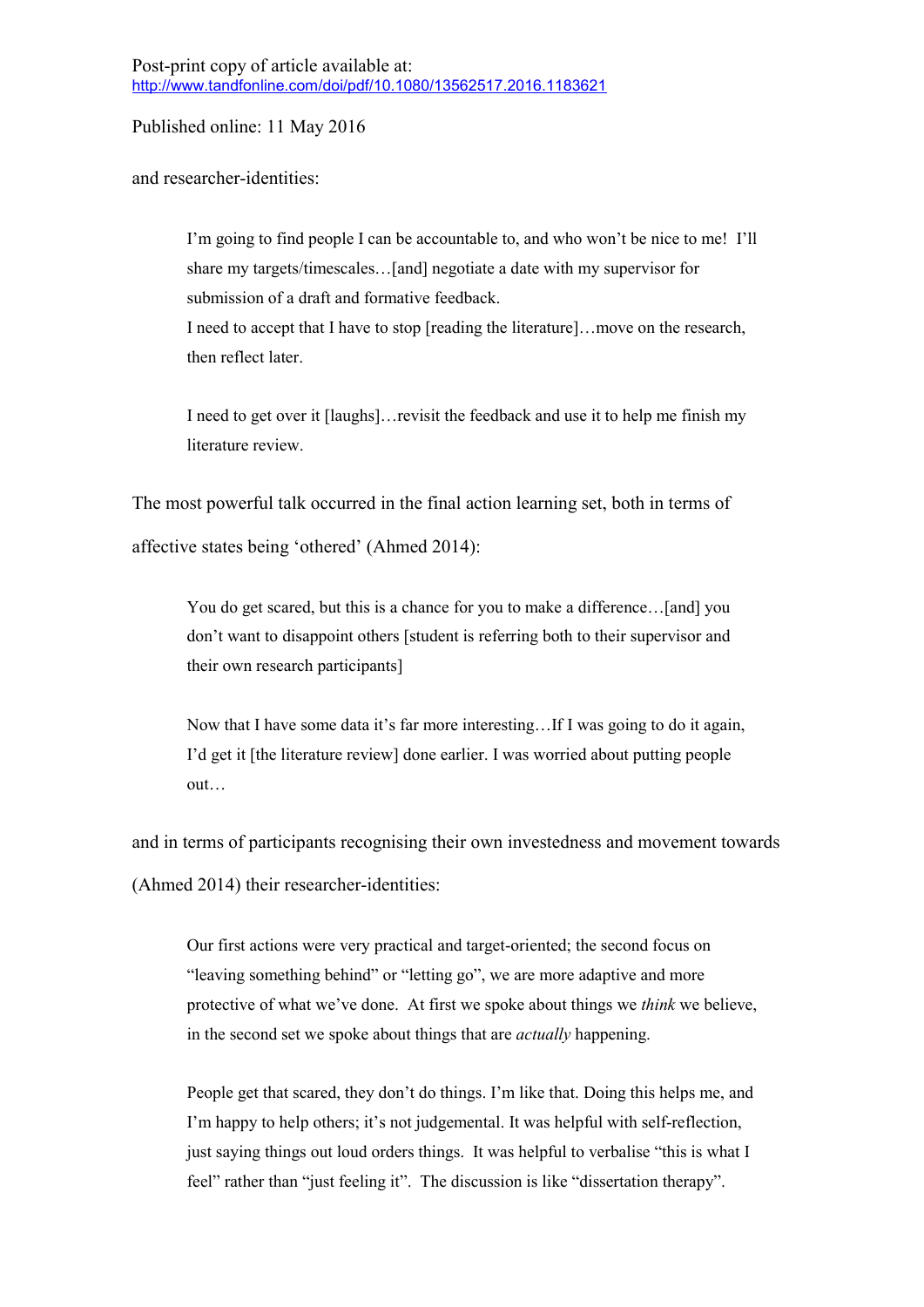(Composite quotations of statements made by participants in conversation in the final set)

Talk in this context then appears to support a more powerful improvement (a strong improvement that has significant potential to benefit participants).

In common with the talk in the taught sessions, students who participated in the action learning sets were similarly peripheral within the beginning researchers community. Notably the action learning sets presented the opportunity for students to belong to another community of practice [Wenger (1998) argues that we belong to several communities of practice at any given time; each rarely coming into explicit focus] and the apprenticeship from this community of practice enabled students to shift from the reactive 'interiority' of emotions (Ahmed 2014, 8) [reported in the three-words activity] to a responsive, meaning-making, exteriority that enabled students to move towards their research and researcher-identities. As a result, talk within action learning sets more powerfully operationalised student involvement (Astin 1999) and located students' 'connected learning' (Taylor and Wilding 2009) firmly in the mode of 'being done with' rather than 'being done to' (Taylor and Wilding 2009, 3).

#### **Concluding comments**

This study developed as a response to feedback from students progressing into their third year of full-time undergraduate study. I was interested to learn whether the lived experience of participating in a research study could support students to develop a more nuanced identity, as both student and also researcher. I set out with an intention to model the process of undertaking a small-scale research project with students in the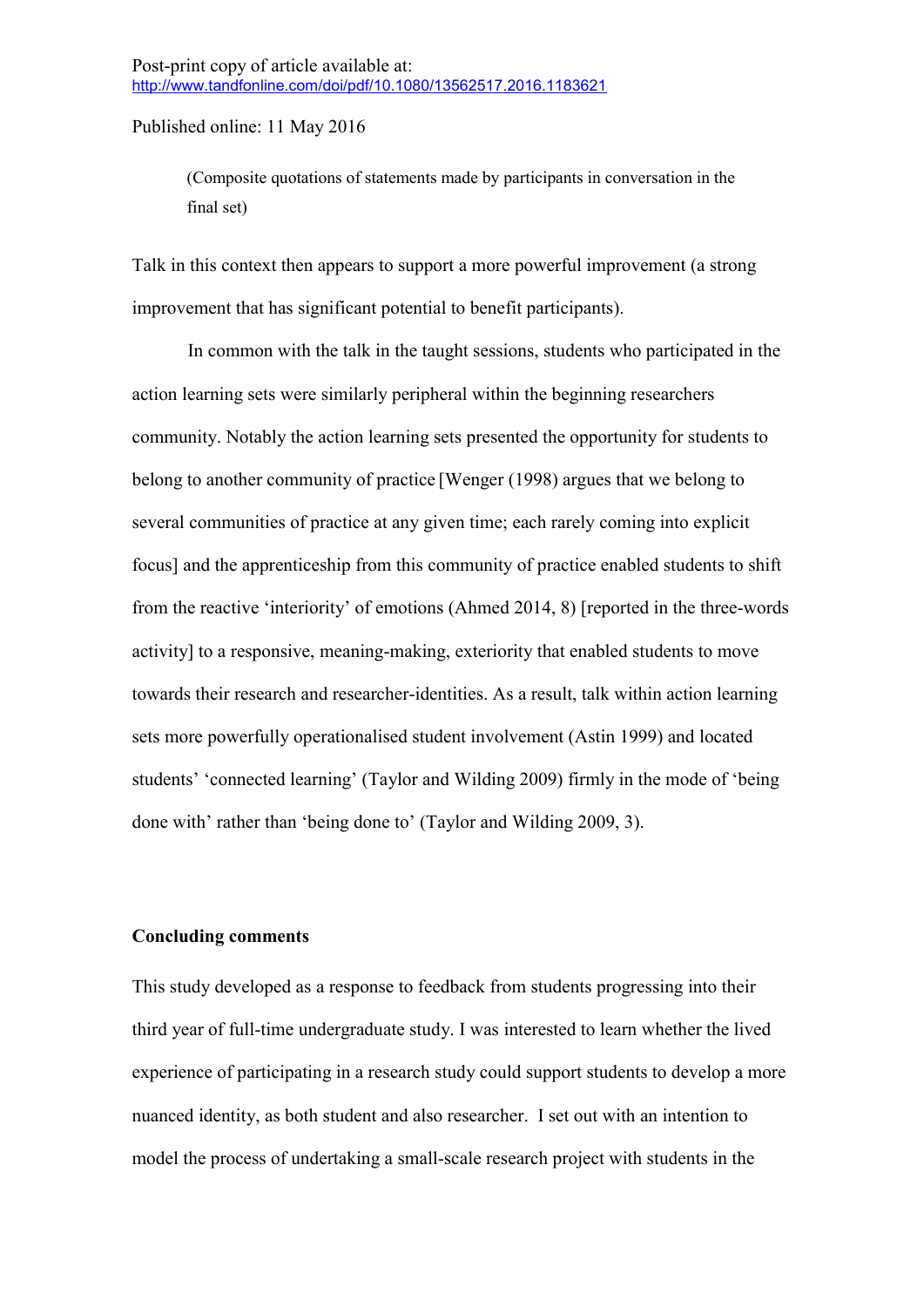context of six taught sessions to support them to design and pursue a self-selected programme of original research associated with their third-year dissertation, thereby providing a research-focussed experiential learning opportunity. My outline research question was *how does acting as a research participant impact undergraduate students' experience as researchers?*

The extant literature base, although sparse for undergraduate research in the social sciences, suggests that participatory pedagogies and scholarship-driven authentic learning experiences can create structure(s) for beginning researchers that enable them to, peripherally, enter legitimate communities of practice (Thiry and Laursen 2011; Taylor and Wilding 2009; Wenger 1998). This active participation of students, imbued in research, can facilitate Astin's (1999) notion of student involvement and result in 'connected learning' (Taylor and Wilding 2009).

The literature suggests the role of mentoring is common in STEM subjects, and supports undergraduate research students in an apprenticing, laboratory-based, model of learning (Thiry and Laursen 2011; Lopatto 2010; Shellito et al. 2001). STEM mentors are typically considered as knowledgeable others, that is (more) experienced postgraduate students. This model is not readily replicated in SBES research, and undergraduates report experiencing challenges including: feelings of fear and anxiety, intellectual confusion, and feeling 'stuck' at the boundaries of new qualitative shifts in understanding, (Todd, Smith and Bannister 2006; Todd, Bannister and Clegg 2004). This paper explores the extent to which the research-focussed experiential learning environment I designed promoted student involvement, replicated the principles of communities of practice, and enabled social science students to exploit both their research experiences and their experiences as researchers.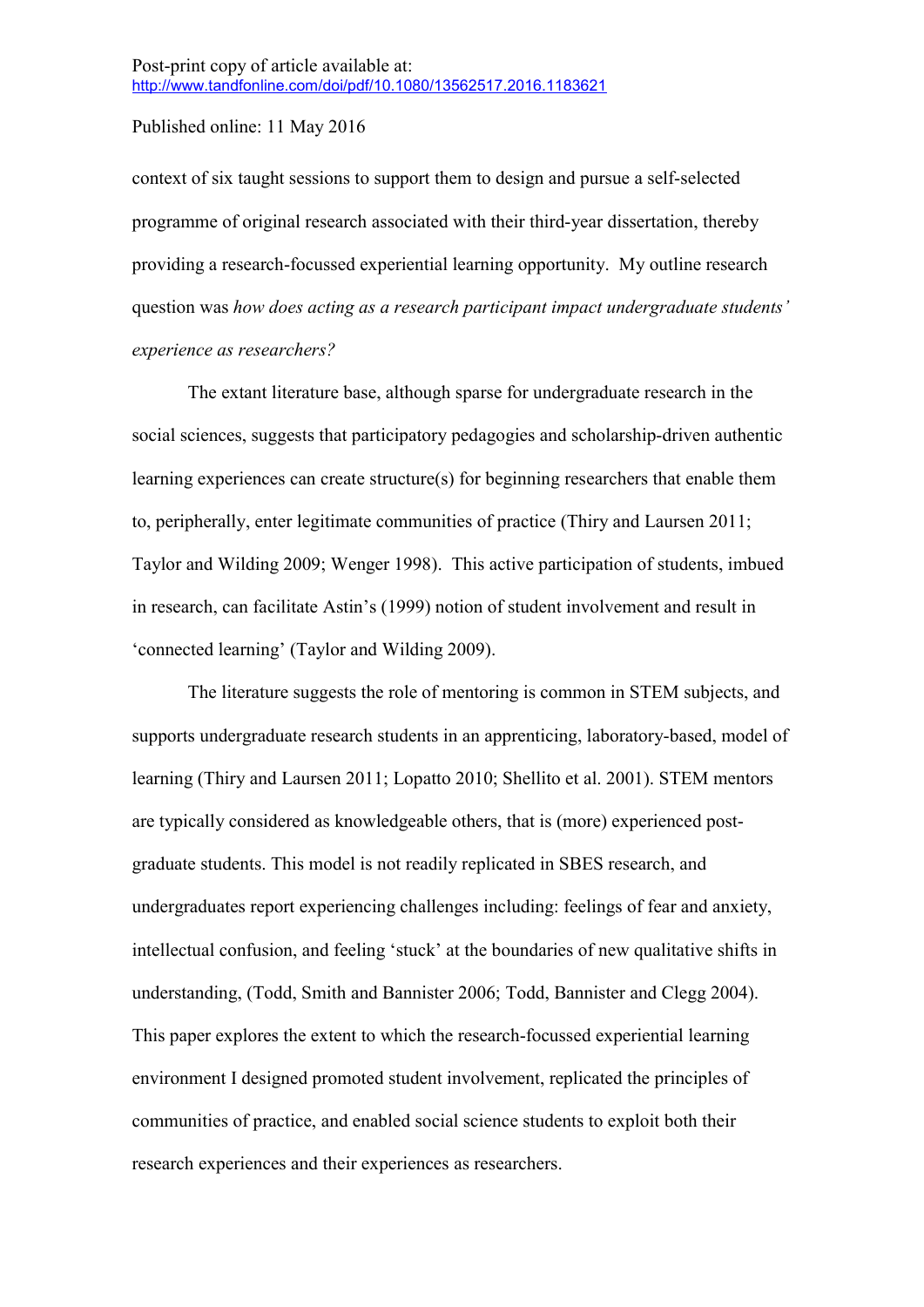In a "three-word" activity, I found that students reported 'sticky' feelings (Ahmed 2014), or emotionally-saturated responses when asked to consider themselves as researchers, in common with other reports of undergraduate social science research (Todd, Smith and Bannister 2006; Todd, Bannister and Clegg 2004). This interiority (Ahmed 2014) can result in students intentionally moving toward, or away from, the object of the emotion, and for a beginning researcher, moving away from research or researcher-identity is problematic.

In a mid-module review activity, talk emerged as a reflective pedagogic strategy that was significant in two ways: it was successfully enabling apprenticeship, and it was mediating meaning. Although replicative of the successes of STEM undergraduate research apprenticeship (Thiry and Laursen 2011; Lopatto 2010; Shellito et al. 2001), this is a distinct mode of apprenticeship, one in which *similarly peripheral* beginning researchers engage with, and create, communities of practice.

Bespoke opportunities for similarly peripheral beginning researchers to explore the meanings behind their feelings, through the critical colleagueship (Lord 1994) of a series of action learning set meetings, appeared to ameliorate 'awayness'. Whilst feelings of 'stuckness' and fear *were* experienced by students who participated in the sets, critically reflective peer-dialogue enabled a deliberate 'towardness', focussed on developing both research and also researcher-identities. Although few in number, the action learning sets were transformative. All students who participated were able to shift from the interiority of emotions to the responsiveness of affect (Ahmed 2014), and to re-frame their emotional unsettlement through talk.

This small-scale research created opportunities to learn with and from each other by drawing on practical experience(s), not simply by inviting critical colleagueship of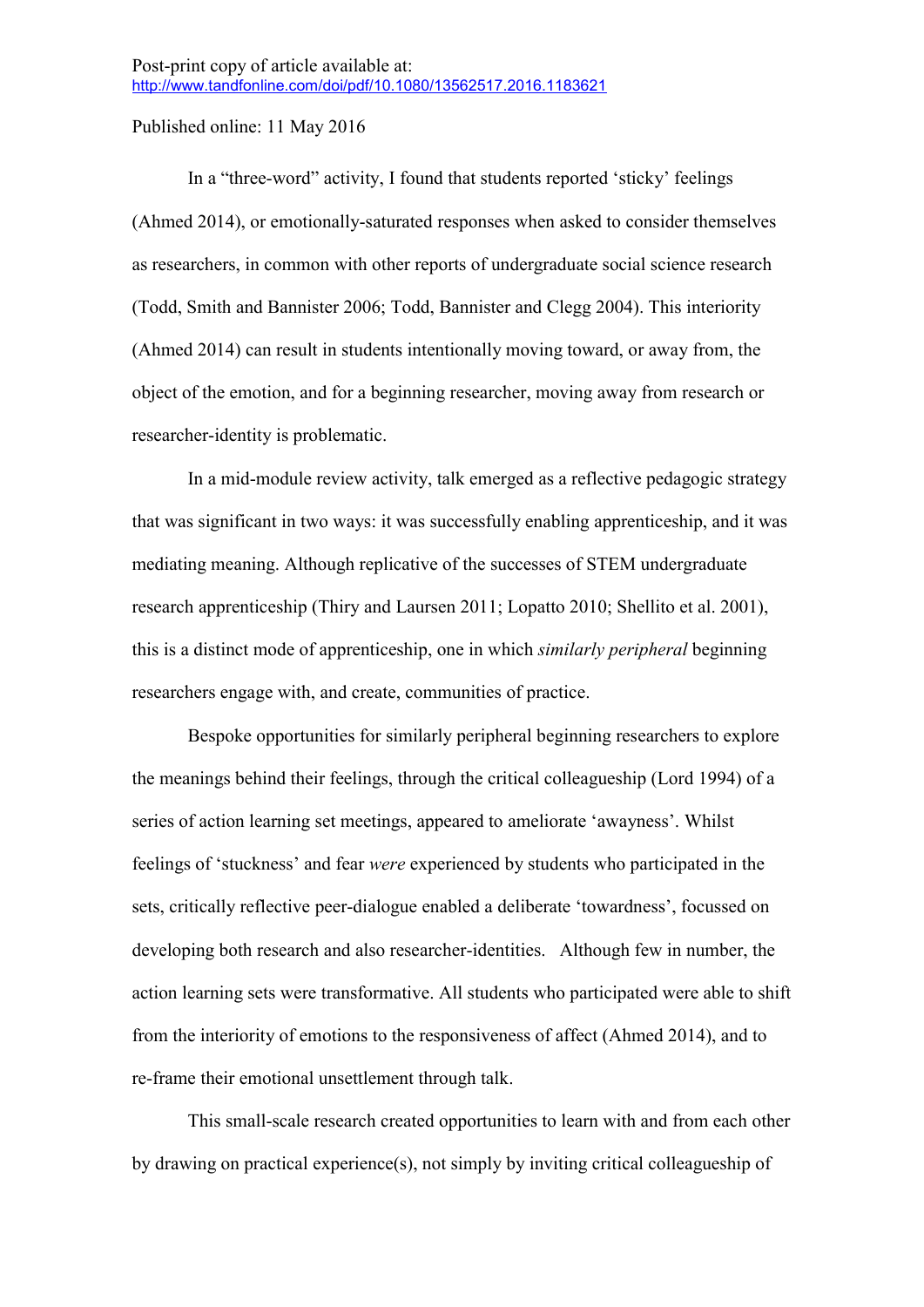students' individual experiences but also through creating a *shared* practical experience of participating in my research project. Accepting the necessity for wider discussion around my positionality (which will be published separately), this way of working proved interesting and was positively experienced by students. As such, I will continue to use it, and it may be of interest to others who teach in Higher Education.

In conclusion, this study fills gaps in the literature around undergraduate research in the social sciences. The implications of the issues explored within this study are threefold. First, the mode of apprenticeship and mediating meaning in undergraduate social science research is distinct because it can be realised through beginning researchers communities of practice, in which all members are similarly peripheral. Second, talk as reflective pedagogy can make connections within and between research experiences and into and from experiences as researchers accessible to students, and exploitable by them. Third, critically reflective talk within beginning researchers communities of practice can support students to reframe emotional unsettlement, and enable Ahmed's (2014) notion of 'towardness'. Talk can powerfully improve undergraduate social science research students' experiences.

#### Acknowledgements

The author would like to thank the participating students, particularly for being prepared to share openly and honestly their personal experiences as researchers, and Professor Matthew Clarke for his helpful comments and suggestions on the draft paper. Similarly, the author is grateful to the journal referees for constructive and developmental feedback.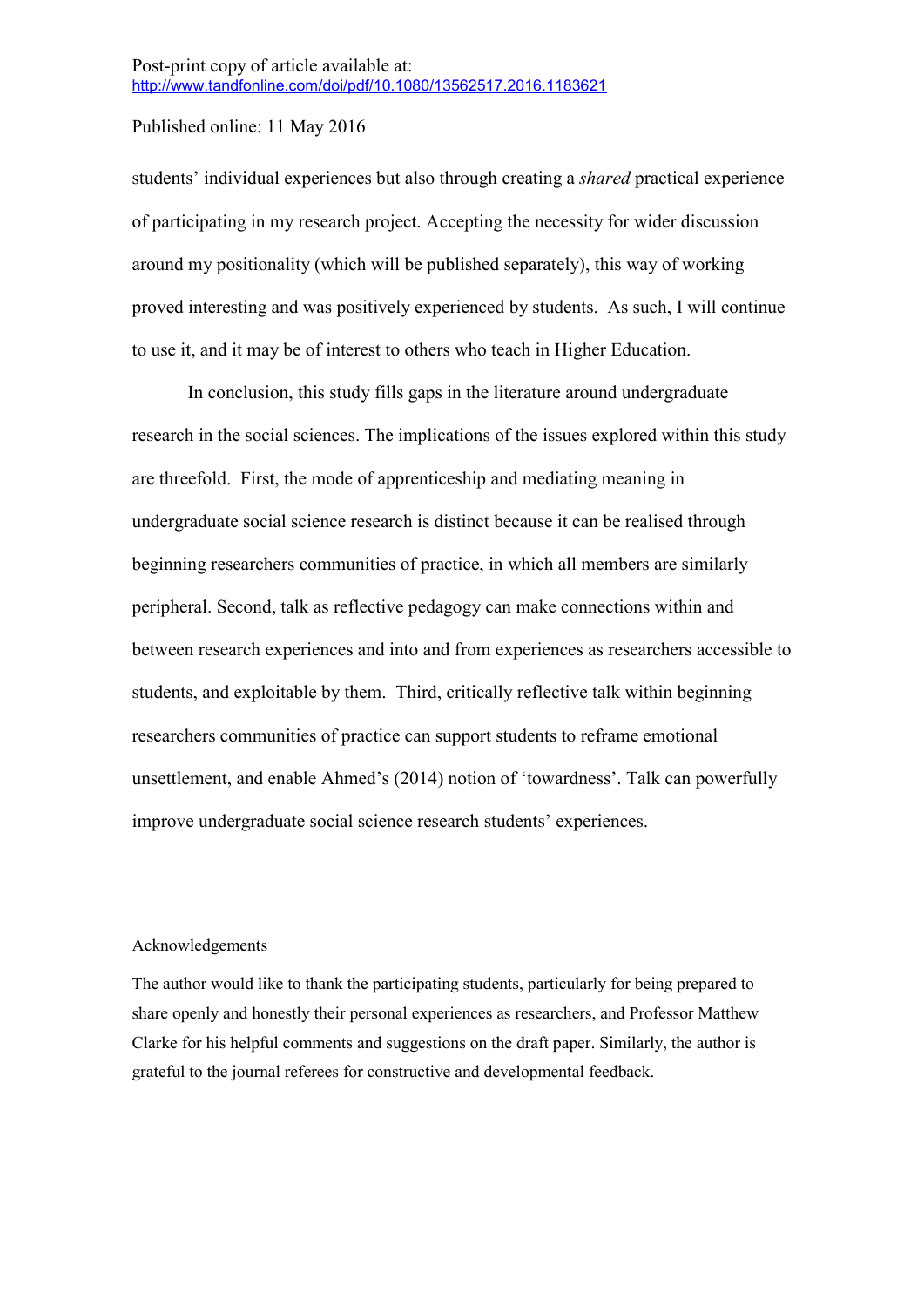#### References

- Ahmed, S. 2014. *The Cultural Politics of Emotion*. 2nd ed. Edinburgh: Edinburgh University Press.
- Argyris, C. 1976. "Single-Loop and Double-Loop Models in Research on Decision Making." *Administrative Science Quarterly* 21 (3): 363-375.
- Ashwin, P., D. Boud, K. Coate, F. Hallett, E. Keane, K.L. Krause, B Leibowitz et al. 2015. *Reflective Teaching in Higher Education*. London: Bloomsbury.
- Astin, A. 1999. "Student Involvement: A Developmental Theory for Higher Education." *Journal of College Student Development* 40 (5): 518-529.
- Balster, N., C. Pfund, R. Rediske, and J. Brancha. 2010. "Entering Research: A Course That Creates Community and Structure for Beginning Undergraduate Researchers in the STEM Disciplines." *CBE-Life Sciences Education* 9: 108- 118.
- Barnett, R. 2000. "Supercomplexity and the curriculum." *Studies in Higher Education* 25 (3): 255-265.
- Bassey, M. 1990. "On the Nature of Research in Education (Part I.)" *Research Intelligence* 36 (Summer): 35-38.
- Bauer, K.W., and J.S. Bennett. 2003. "Alumni Perceptions Used to assess Undergraduate Research Experience." *The Journal of Higher Education* 74 (2): 210-230.
- Clarke, M. 2010. "Doing 'Identity Work' in Teacher Education: The Case of a UAE Teacher." In *The World Yearbook of Education 2010. Education and the Arab 'World': Political Projects, Struggles, and Geometries of Power,* edited by A.E. Mazawi and R.G. Sultana, 145-162. New York: Routledge.
- Coghlan, D., and M. Pedler. 2006. "Action learning dissertations: structure, supervision and examination." *Action Learning Research and Practice* 3 (2): 127-139.
- Dilworth, R.L. and V.J. Willis. 2003. *Action Learning: Images and Pathways*. Florida: Krieger Publishing Company.
- Hall, I. 2009. "*New ways of introducing Action Learning*." Paper presented at IFAL Annual Conference, Glasgow, October.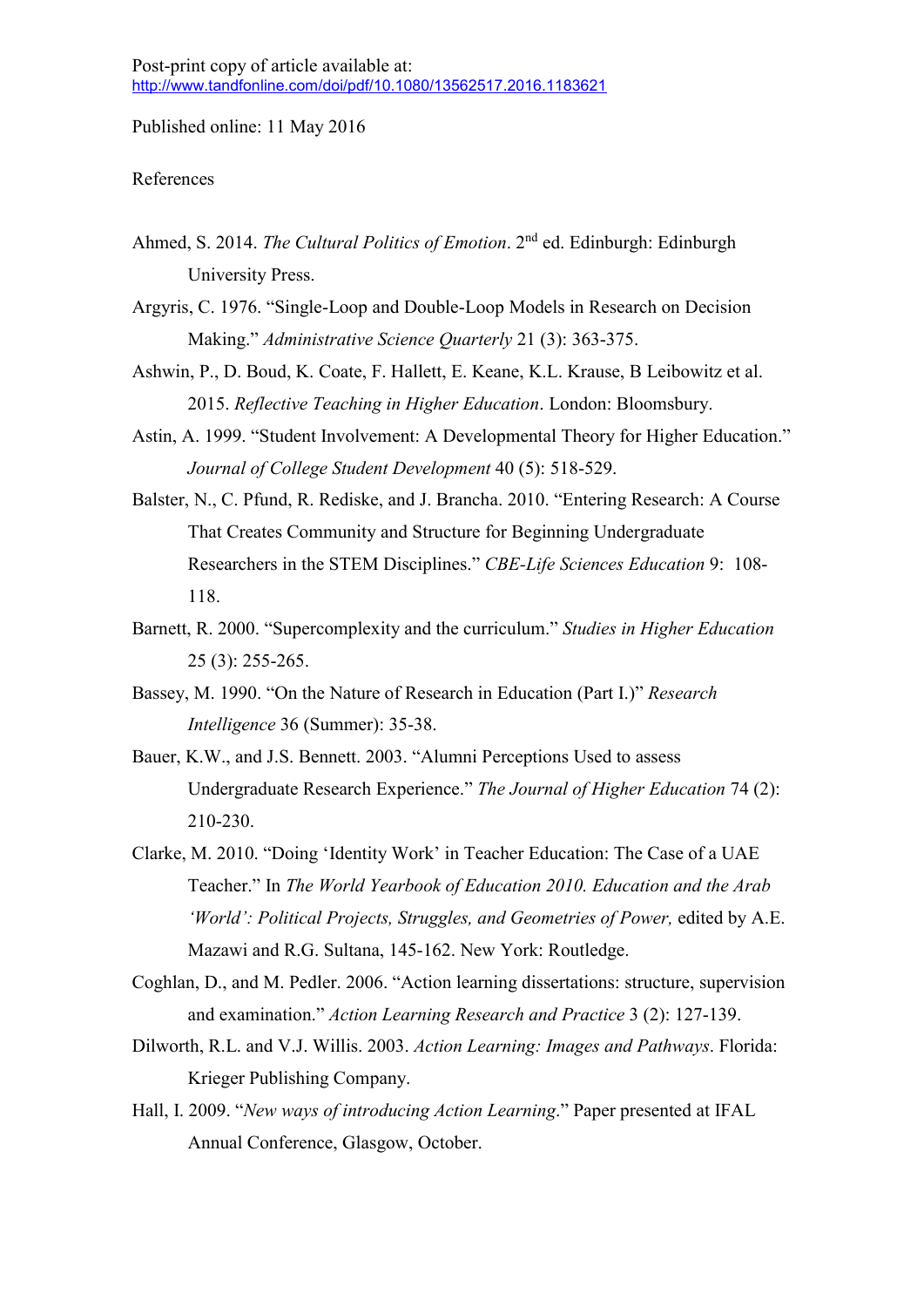Hathaway, R.S., B. Nagda, and S. Gregerman. 2002. "The Relationship of Undergraduate Research participation to graduate professional education pursuit: An empirical study." *Undergraduate Research and Postgraduate Education* 43 (5): 1-17.

Healey, M., and A. Jenkins. 2009a. *Developing undergraduate research and inquiry*. HEA. Available online at: https://www.heacademy.ac.uk/node/3146

- Healey, M., and A. Jenkins. 2009b "International Perspectives on Strategies to Support faculty Who Teach Students Via Research and Inquiry." *CUR Quarterly* 35(3): 31-37.
- Herr, K., and G.L. Anderson. 2014. *The Action Research Dissertation – A Guide for students and faculty*. 2nd ed. London: Sage.
- Ishiyama, J. 2002. "Does early participation in undergraduate research benefit social science and humanities students?" *College Student Journal* 36 (3): 380 – 386. Available online at: http://reserachgate.net/publication/237386612
- Kilburn, D., M. Nind, and R. Wiles. 2014. "Learning as Researchers and Teachers: The Development of a Pedagogical Culture for Social Science Research Methods?" *British Journal of Educational Studies* 62 (2): 191-207.
- Kinkead, J. 2003. "Learning Through Inquiry: An Overview of Undergraduate Research." *New Directions for Teaching and Learning* 93: 5-18.
- Langston, D. 2012. *An Introduction to Action Learning*. Available online at: http://www.youtube.com/watch?feature=player\_embedded&v=LbyuL1deMWQ
- Lincoln, Y., and E. Guba. 1985. *Naturalistic Inquiry*. London: Sage.
- Linn, M.C., E. Palmer, A. Baranger, E. Gerard, and E. Stone. 2015. "Undergraduate research experiences: impacts and opportunities." *Science* 347 (6222): 627.
- Lopatto, D. 2004. "Survey of Undergraduate Research Experiences (SURE): First Findings." *Cell Biology Education* 3 (Winter): 270-277.
- Lopatto, D. 2007. "Undergraduate Research Experiences Support Science Career Decisions and Active Learning." *CBE-Life Sciences Education* 6 (Winter): 297- 306.
- Lopatto, D. 2010 "Undergraduate Research as a High-Impact Student Experience." *Peer Review* 12 (2): 27-30.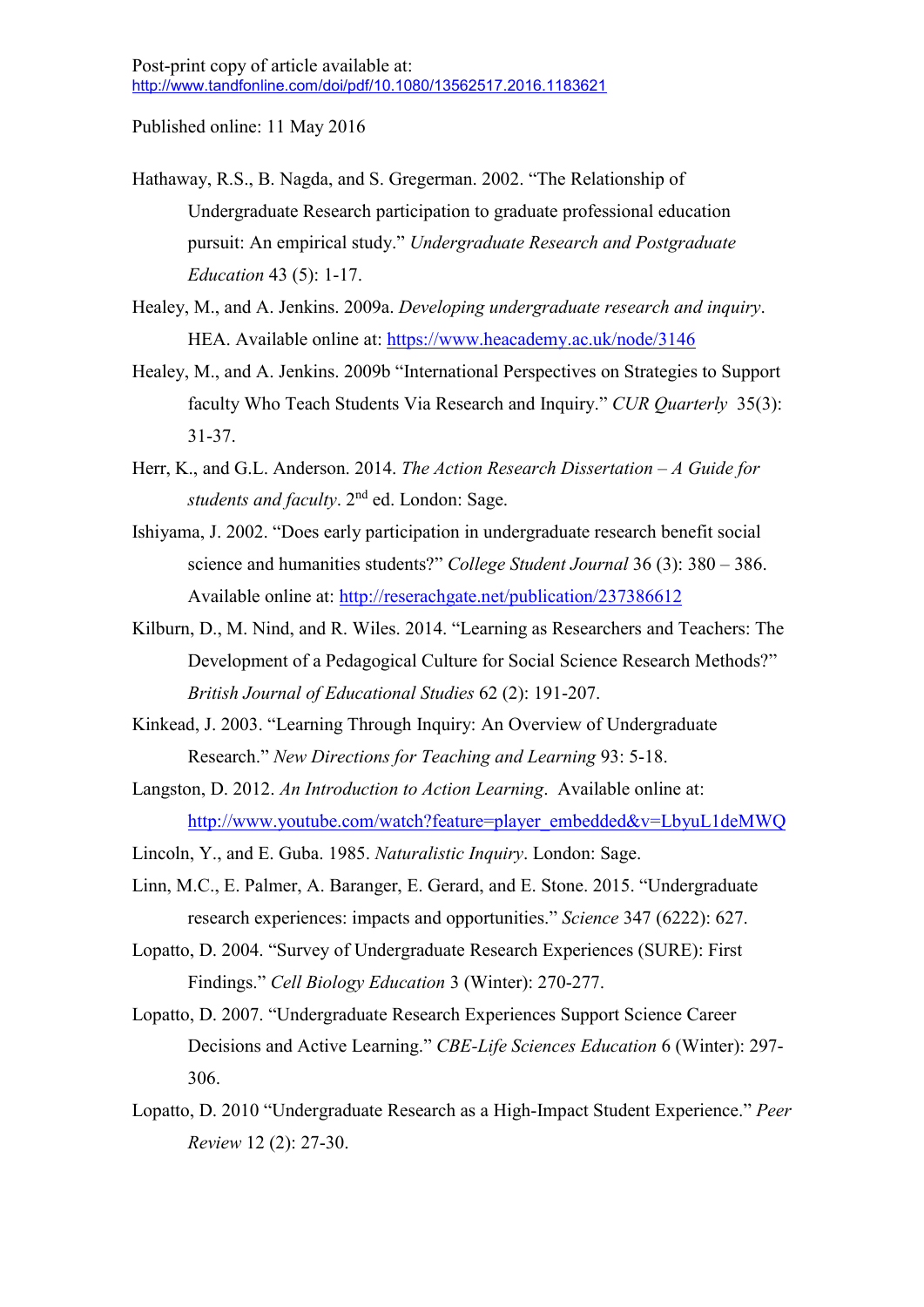- Lord, B. 1994. "Teachers' professional development: Critical colleagueship and the role of professional communities." In: *The Future of Education: Perspectives on national standards in education*, edited by N. Cobb, 175-204 New York: College Board.
- McGill, I. and L. Beaty. 2001. *Action Learning – a guide for professional, management and educational development.* Revised 2nd ed. Abingdon: RoutledgeFalmer.
- McGill. I., and A. Brockbank. 2004. *The Action Learning Handbook*. *Powerful techniques for education, professional development & training.* Abingdon: RoutledgeFalmer.
- Rand. J. 2015. Dimensions of knowing: a conceptual alternative to an unhelpful polarity between knowledge and skill. *Research in Post-Compulsory Education,* 20 (2): 140-158. DOI: 10.1080/13596748.2015.1030245
- Rand, J. 2006. Mini-ethnography: a multi-method approach in an ESOL IT class. *Reflecting education* 2 (1): 85-102. http://reflectingeducation.net/
- Russell, S.H., M.P. Hancock, and J. McCullough. 2007. "Benefits of Undergraduate Research Experiences." *Science* 316: 548-9.
- Sabatini, D.A. .1997. "Teaching and Research Synergism: the Undergraduate Research Experience." *Journal of professional issues in engineering education and practice* 123 (3): 98-102.
- Shellito, C., K. Shea, G. Wiessman, A. Mueller-Solger, and W. Davis. 2001. "Successful Mentoring of Undergraduate Researchers. Tips for Creating Positive Student Research Experiences." *Journal of College Science Teaching* 30 (7): 460-464.
- Silén, C., and L. Uhlin. 2008. "Self-directed learning a learning issue for students and faculty!" *Teaching in Higher Education* 13 (4): 461-475.
- Spronken-Smith, R., R. Walker, B. O'Steen, J. Batchelor, H. Matthews, and T. Angelo. 2008 *Inquiry-based Learning Report*. Prepared for New Zealand Ministry of Education. Available online at: https://akoaotearoa.ac.nz/project/inquiry-basedlearning/resources/books/inquiry-based-learning-report
- Tapp, J. 2015. "Framing the curriculum for participation: a Bernsteinian perspective on academic literacies." *Teaching in Higher Education* 20 (7): 711-722.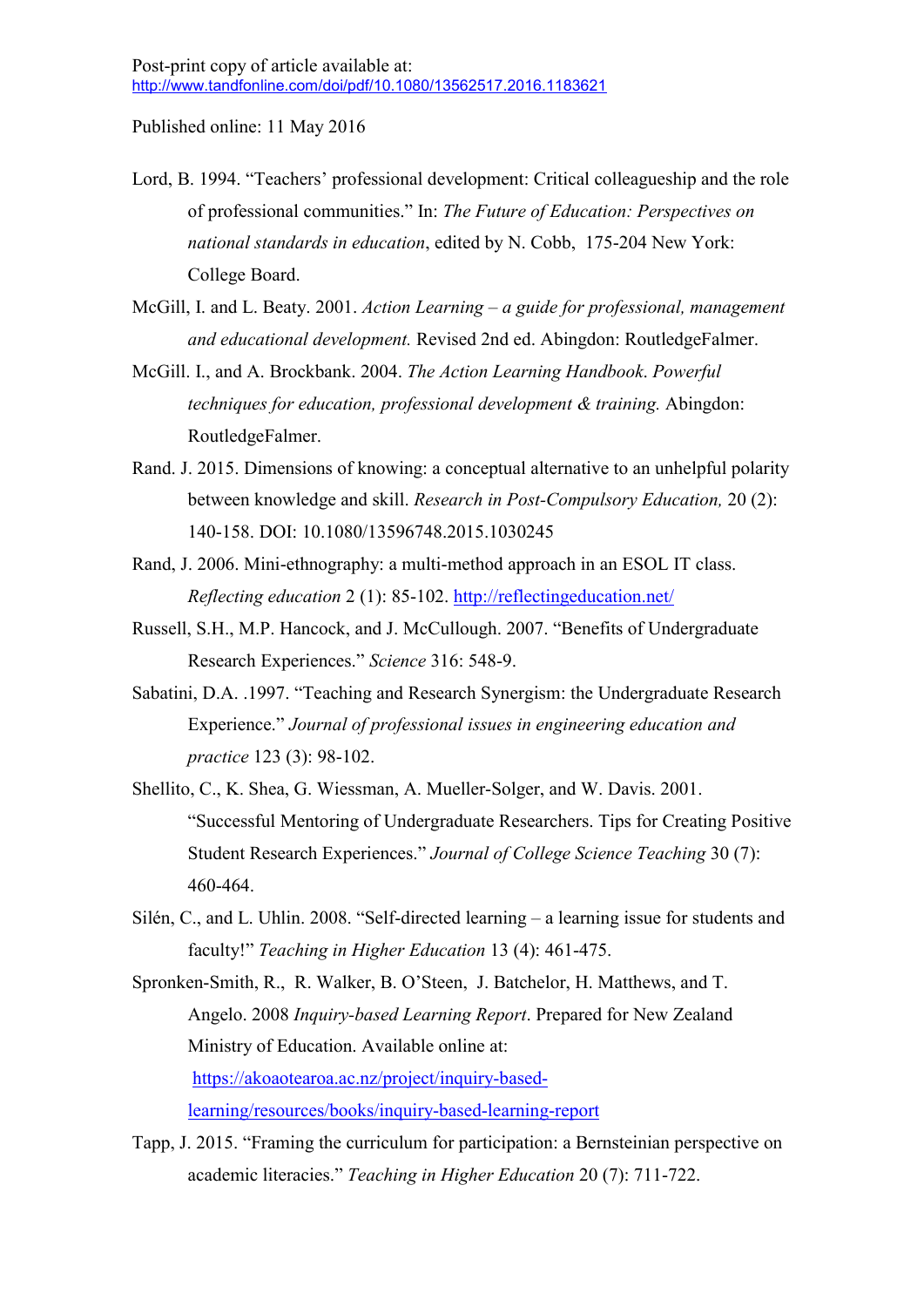Taylor, P., and D. Wilding. 2009. *Rethinking the values of higher education – the student as collaborator and producer? Undergraduate research as a case study.* QAA. Available online at: http://www.qaa.ac.uk/en/Publications/Documents/Rethinking-the-values-ofhigher-education---students-as-change-agents.pdf

- Thiry, H. and S.L. Laursen. 2011. "The role of Student-Adviser Interactions in Apprenticing Undergraduate Researchers into a Scientific Community of Practice." *Journal of Science Education Technology* 20 (6): 771-784.
- Todd, M., P. Banister, and S. Clegg. 2004. "Independent inquiry and the undergraduate dissertation: perceptions and experiences of final-year social science students." *Assessment & Evaluation in Higher Education* 29 (3): 335-355.
- Todd, M.J., K. Smith, and P. Bannister. 2006. "Supervising a Social Science Undergraduate Dissertation: Staff Experiences and Perceptions." *Teaching in Higher Education* 11 (2): 161-173.
- Wellington, J. 2015. *Educational Research. Contemporary Issues and Practical Approaches*. 2nd ed. London: Bloomsbury.
- Wenger, E. 1998. *Communities of Practice. Learning, Meaning and Identity.* Cambridge: Cambridge University Press.
- Zepke, N. 2014. "Student engagement research in higher education: Questioning an academic orthodoxy." *Teaching in Higher Education* 19 (6): 697-708.